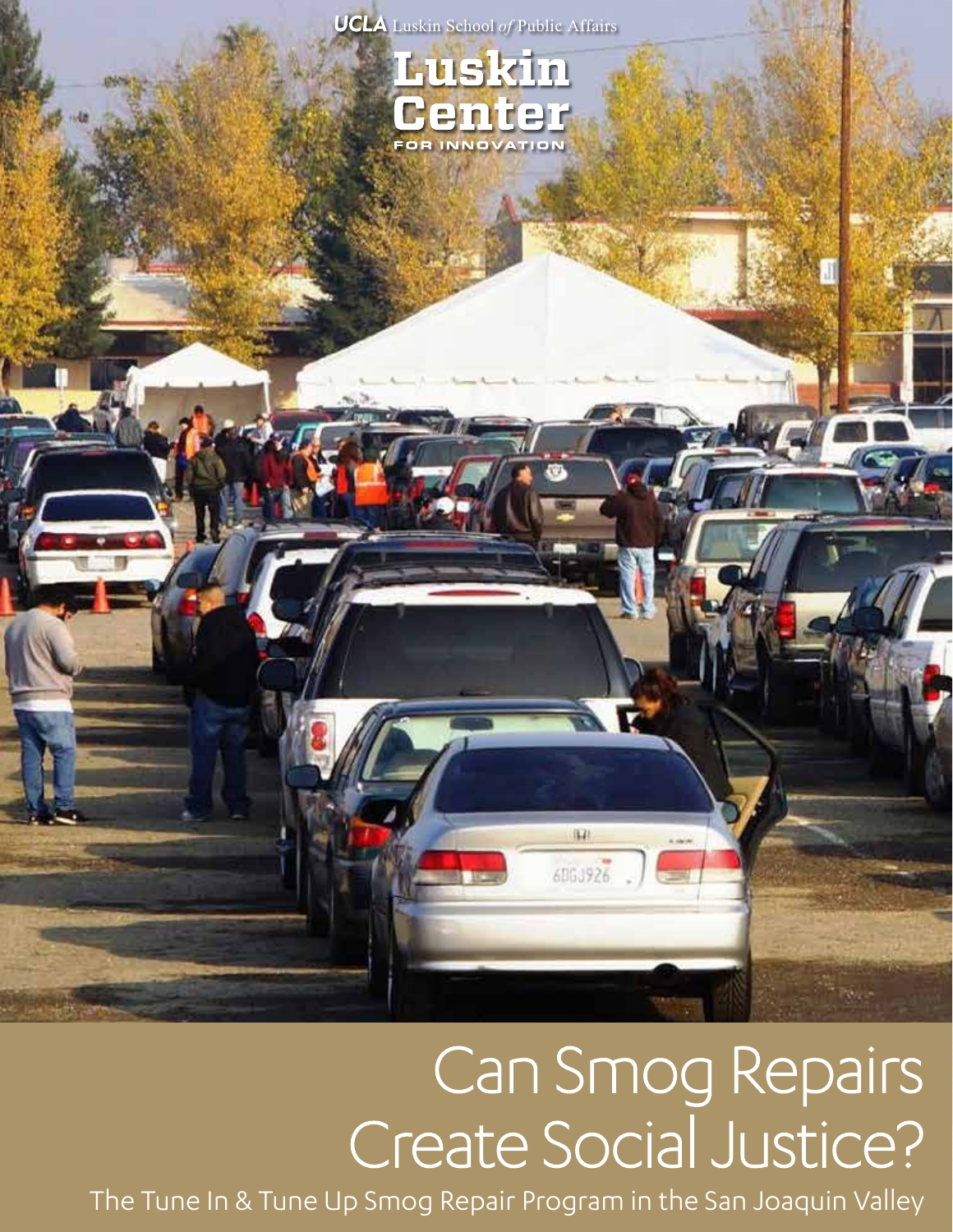Gregory Pierce, Associate Director of Research

### AUTHORSHIP

Rachel Connolly, Graduate Student Researcher UCLA Luskin Center for Innovation

### ACKNOWLEDGMENTS

The UCLA Luskin Center developed this study with funding from the University of California Los Angeles Institute of Transportation Studies (University of California SB1 Mobility Research Program). We particularly acknowledge Tom Knox, Joel Riphagen, Jeffrey Williams and Tony Tonnu for the time and insights they contributed to this study. Thank you to Nick Cuccia for design and layout.



## **Contents**

| Appendix 1. 2011-2015 American Community Survey Data on Key San Joaquin Valley Demographics  23 |  |
|-------------------------------------------------------------------------------------------------|--|
|                                                                                                 |  |

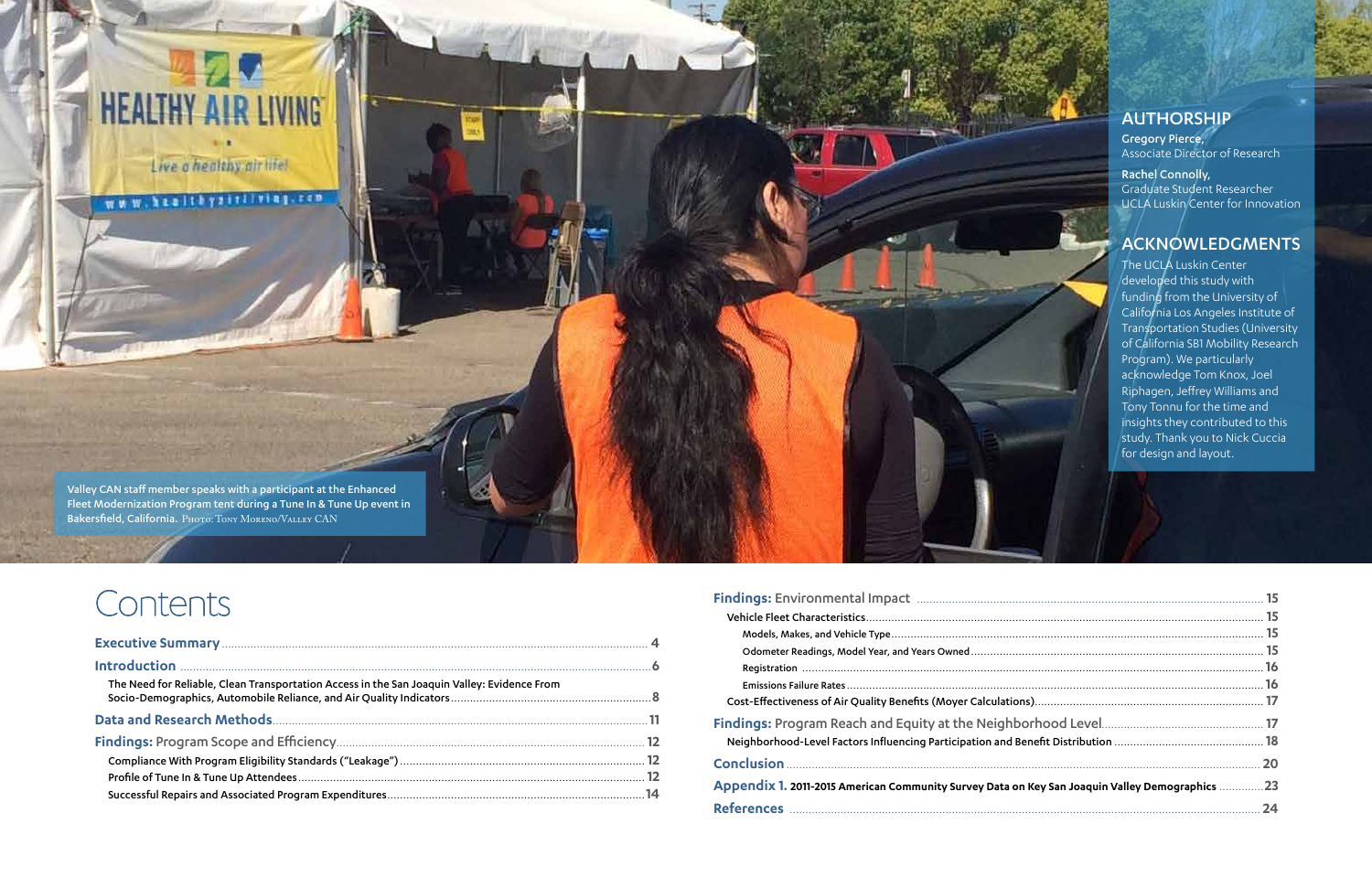## **Executive** Summary

The San Joaquin Valley (SJV) in California is historically afflicted by poor air quality, in part due to the presence of two major interstate freeways, high dependency on light-duty vehicles, and the resulting transportation emissions. There are many adverse health impacts associated with exposure to air pollution, and studies have found measurable negative health effects associated with poor air quality in the SJV specifically. The SJV is home to a higher proportion of minority and low-income residents than the state as a whole.

California is also at the forefront of progressive environmental initiatives in the United States, including many innovative transportation-related environmental justice programs. As environmental justice initiatives grow throughout the state, transportation programs are increasingly expected to provide substantial emission reductions as well as serve distributional justice objectives.

This report examines the performance of the Tune In & Tune Up (TI&TU) smog repair program, which has operated since 2005 in the San Joaquin Valley and is one of the first transportation programs to take both environmental and equity considerations into account. The program has taken a community organizing approach to improving regional air quality by targeting for repair high-emitting light-duty vehicles in state-designated disadvantaged communities.

Tune In & Tune Up is a program of the San Joaquin Valley Air Pollution Control District (SJVAPCD), funded by enhanced vehicle registration fees and implemented by a nonprofit, Valley Clean Air Now (Valley CAN). The program provides free smog checks for residents in the eight counties in the SJV. Owners of vehicles that do not pass emissions tests at TI&TU events receive vouchers for up to \$850 in smog repairs. Using a variety of descriptive statistics and econometric methods, this report reviews and analyzes internal TI&TU program data from 2012 to 2017, conducting a thorough evaluation of the program with regard to program efficiency, equity, and environmental impact.

<span id="page-2-0"></span>

More than 40,000 individuals attended a TI&TU event between July 2012 and April 2017, representing about 4 percent of all households in the region. We find that the program operates efficiently, not only adhering to eligibility requirements, but also effecting participation from residents of 97 percent of the census tracts in the Valley throughout this period. Multivariate regression analysis, using the internal TI&TU data

as well as CalEnviroScreen 3.0 data, determined that the program distributed more financial benefits to neighborhoods with lower incomes, higher percentages of minority households, and greater environmental concerns than the regional average. Finally, regarding environmental benefits, the program successfully targeted vehicles that are more likely to be high emitters. In other words, TI&TU vehicles are much older, have higher odometer readings, and are more often unregistered than the state fleet's average. The program distributed over \$12 million in voucher benefits to SJV residents over the study period.

Using methods developed by the California Air Resources Board for calculating emission reductions from pre- and post-repair measurements, we estimate a cost of \$6,700 per ton of emissions

#### reduced via the Tune In & Tune Up program.

This analysis demonstrates that the TI&TU program effectively and efficiently reduced emissions, and distributed benefits to the neighborhoods most in need in the SJV. These findings indicate that TI&TU can be used as a model for implementation in other areas of the state or country that are expected to implement regional light-duty vehicle emission reduction programs that satisfy specific equity, efficiency, and environmental objectives. This model is particularly promising in regions that are unable to build public transit infrastructure or provide incentives for clean vehicle purchases to meet the travel needs of a substantial proportion of their low- to moderate-income residents.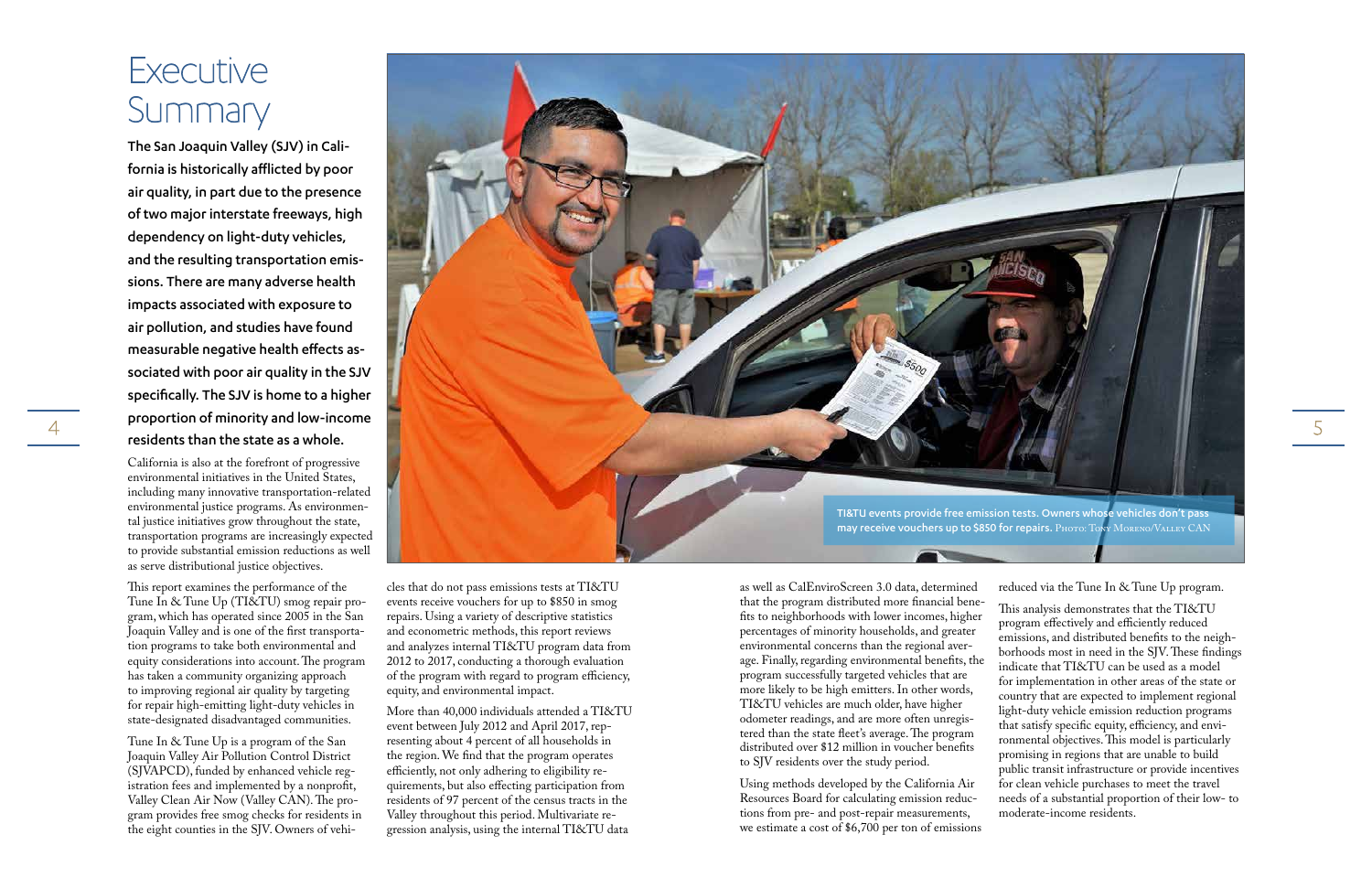7

opment, the current Tune In & Tune Up program model was ramped up by the SJVAPCD and Valley CAN using grant funding from a court settlement in 2010 and then adopted as an on going program funded by the discrict's Polluting Automobile Scrap & Salvage (PASS) program in 2012. Since then, the Tune In & Tune Up program has provided over \$12 million in direct financing for smog repair service to more than 20,000 unique, qualified residents of the region.

Tune In & Tune Up may be the only, and is certainly the largest, program operating in the state (and perhaps the U.S.) that offers light-duty transportation-related assistance to a substantive number of low-income households through a grassroots programmatic approach.

Given its reach and unique approach, we describe and assess the program's success with respect to efficiency and environmental and equity out comes, and consider its relevance for adoption in other regions. To perform this analysis, we draw on previously unanalyzed data provided to us by Valley CAN on neighborhood of origin, vehicle characteristics and redemption of smog repair vouchers for nearly 42,000 households attending Tune In & Tune Up events from 2012 to 2017.

To further inform our understanding of the pro gram, we also attended several Tune In & Tune Up events, interviewed Valley CAN staff, and conducted interviews of 11 Tune In & Tune Up program participants.

In terms of efficiency, we find that the program adhered to its own eligibility requirements strict ly, ensuring that intended beneficiaries of the program were the ultimate recipients. Moreover, the program's outreach strategy effected partici pation from nearly every part of the San Joaquin Valley. More than 40,000 individuals attended an event between July 2012 and April 2017, repre senting about 4 percent of all households in the region, and with every county receiving substan tial benefits. The impressive depth of program outreach was achieved on a budget of approx imately \$16 million over a six-year period. The multiyear, regionwide cost of the Tune In & Tune Up program compares quite favorably to the cost of one-off, limited-location transit investments made in the region over this same period.

The region also has the highest percentage of disadvantaged communities statewide per CalEn viroScreen 3.0, with 20 of the 30 most impacted census tracts lying within the Valley. Transporta tion emissions are a significant contributor to San Joaquin Valley's air quality challenges. The West Coast's two major north-south interstate free ways run the 300-mile length of the region, both of which contribute significantly to the region's total vehicle use and consequently, air pollution (U.S. EPA, 2017a).

> In terms of environmental impact, and as expect ed, we find that the vehicle fleet attending Tune In & Tune Up events was much older, had higher odometer readings, and was less likely to be regis -

## <span id="page-3-0"></span>Introduction

Transportation-related environmental programs in California are increasingly being asked to not only achieve emis sions reductions but also demonstrate cost-effectiveness and equity in oppor tunity and benefit distribution. An em phasis on distributional equity can be seen in both recent changes to the ad ministration of California's Greenhouse Gas Reduction Fund (CalEPA, 2017) and the recent passage of Assembly Bills 398 and 617, which together prioritize crite ria pollutant reductions in state-identi fied disadvantaged communities.

All eight counties in the San Joaquin Valley (SJV) are classified by the Environmental Pro tection Agency (EPA) as nonattainment areas for various particulate matter (PM) and ozone national standards (U.S. EPA, 2017b), while the air basin is one of only two in extreme nonattain ment for federal eight-hour ozone standards.

Driving is more prevalent in the SJV than the state as a whole while the vehicle fleet is among the oldest on average statewide (U.S. Census Bureau, 2010-2014). A 2014 report identified that 50 percent of the light-duty smog produc tion in the state can be attributed to only 10 to 15 percent of vehicles, many of which are the 1999-and-older type of vehicles commonly driven in the SJV (Wheeler, Morris, and Gordon, 2014). This report also highlighted the fact that

there may be many more unregistered vehicles in regions like the Valley than are currently assumed in state models (Wheeler et al., 2014). These vehicles are often unable to pass smog checks, re main unregistered, and therefore continue to emit disproportionately high amounts of pollution. Researchers suspect that this lack of compliance, even from a small percentage of vehicles, nega tively impacts air quality in the region (Mérel and Wimberger, 2012).

Finding viable alternatives to vehicle use in the region is challenging. While targeted transit investments are needed in the region (Karner and London, 2014), most of the SJV is insufficiently dense to envision cost-effective and convenient transit that is competitive with automobile travel. Modernizing the fleet into zero- and near-zero emissions options is a long-term solution, but it has proven difficult to significantly accelerate this trend without generous state or regional incen tives for vehicle purchase. However, there is not nearly enough existing capital at the state level to offer large enough incentives to induce demand for zero- and near-zero-emissions vehicles from most moderate-income households, and many low-income households are unable to finance the purchase of new or lightly used vehicles made available through these programs (DeShazo, Sheldon, and Carson, 2017).

In short, there is limited reach of transit or clean vehicle incentives to significantly affect the scope of the San Joaquin Valley's transportation emis sions problem. As a short-term solution while working toward long-term fleet modernization, targeted programs to mitigate disproportionate sources of vehicle emissions, such as gross pol luting and unregistered older vehicles, are crucial. These programs can serve as a complementary approach to prevent excessive emissions from unrepaired vehicles that are unable to pass smog checks.

Recognizing this opportunity, in 2005 Valley CAN began developing a program to incen tivize SJV residents to bring their vehicles for free emissions testing at a series of events held throughout the region. If their vehicle failed the initial screening, they would receive a compli mentary voucher for smog repair. Building on subsequent years of experimentation and devel -

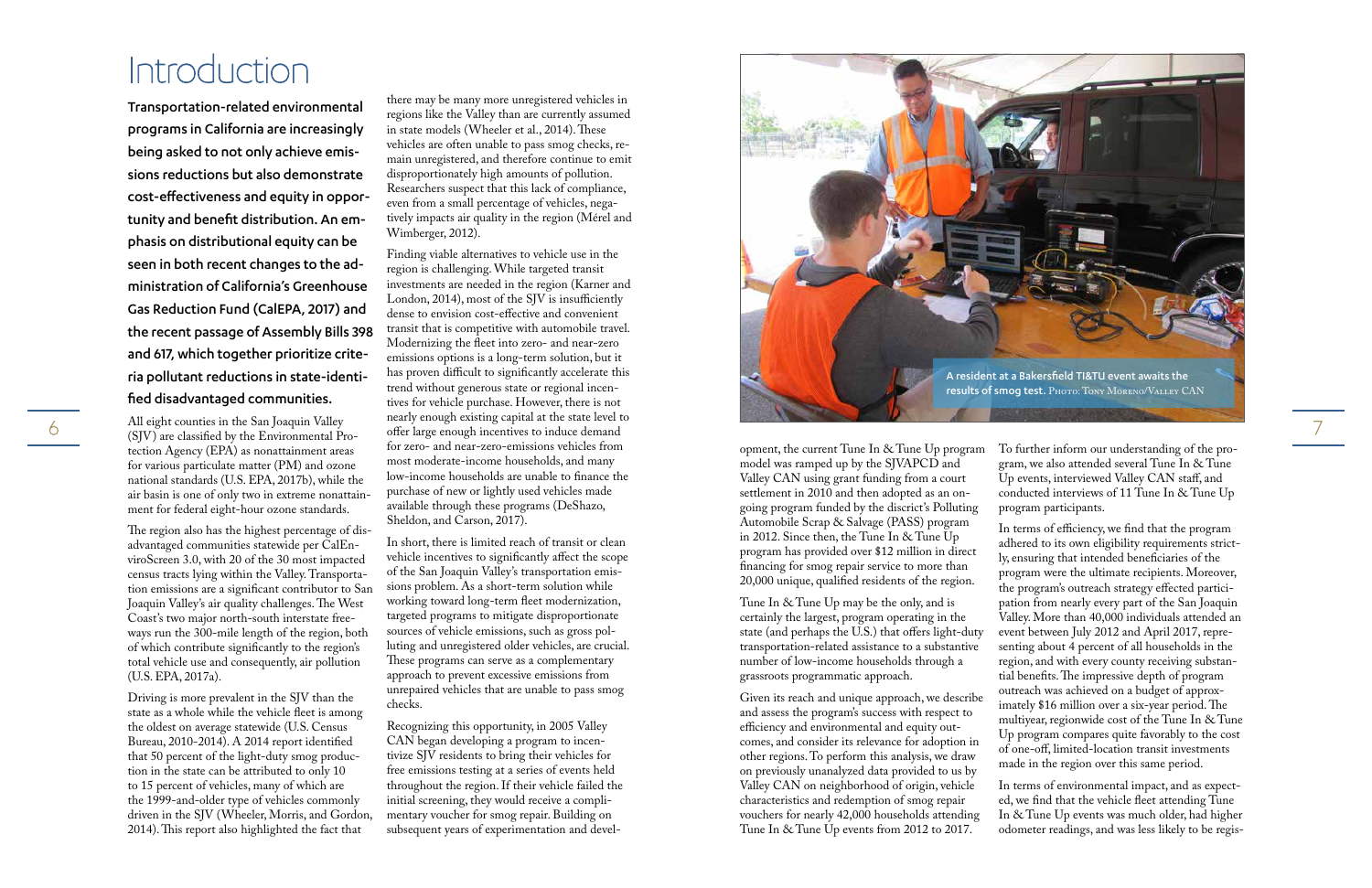9

burden, suggests that this is a substantial environ mental justice concern.

The relative vulnerability of the San Joaquin Valley can be alternatively illustrated by Figure 1 above, which depicts the CalEnviroScreen percentiles for census tracts in the SJV region. CalEnviroScreen is an environmental justice screening tool developed by the Office of Envi ronmental Health Hazard Assessment (CalEnvi roScreen 3.0, 2017). The percentiles are based on a series of indicators that fall into two categories: pollution burden and population characteristics. Higher percentiles indicate a larger risk for a particular region and are indicated in red.

The left panel of the map clearly visually demonstrates that many of the high-risk areas in the state are in the San Joaquin Valley. This can also be easily demonstrated using the numerical scores of the screening tool; the average CalEnvi roScreen percentile for SJV census tracts is 72.5, compared to the state average of 50. The right panel, which overlays the residential locations of Tune In & Tune Up customers, suggests that the support provided by the program was passed through to at-risk areas. We further evaluate the

effectiveness of this support in the remainder of this report.

In the last two decades, an increasing amount of scholarly and policy attention has addressed environmental injustice in the SJV. Much atten tion has been paid in particular to documenting and addressing deficient access to drinking water (C.L. Balazs and Ray, 2014; C. Balazs, Morel lo-Frosch, Hubbard, and Ray, 2011) and the de terminants of high levels of air pollution (Huang and London, 2012; Pastor, Morello-Frosch, and Sadd, 2005) in the Valley. While the greatest contributors to high levels of criteria air pollution are agricultural operations, industrial produc ers, and heavy-duty vehicles, light-duty vehicles are also a substantial contributor to the Valley's historical nonattainment of government stan dards for criteria pollutants and greenhouse gases (SJVAPCD, 2016).

Relatively little has been written about trans portation's role in contributing to or remediating environmental injustice in the region. A few studies have outlined challenges in transporta tion that hold broadly across the Valley (Karner, 2016; Karner and London, 2014; Margonelli,

#### **Figure 1:**

**CalEnviroScreen Percentiles and Tune In & Tune Up Customer Residence Locations**



These findings are also relevant to scholars studying policies to support transportation equity and environmental justice more broadly. Several studies have assessed the efficiency of smog repair as a cost-effective emissions abatement strategy (Mérel, Smith, Williams and Wimberger, 2014) and the optimality of the uniform rebate design of the TI&TU program (Mérel and Wim berger, 2012). However, this study sheds new empirical light on the distributional outcomes of transport-emissions programs that are in creasingly being posed conceptually by scholars (Karner, Rowangould and London, 2016; Pereira, Schwanen and Banister, 2017), while taking into account the efficiency and environmental impacts of the program. Moreover, it is the first-known study to demonstrate a program that meets the preferences of low-income households for

<span id="page-4-0"></span>tered than the general vehicle fleet in California. In other words, the program effectively reached cars most likely to be contributing substantially to air pollution emissions. Using the Carl Moyer Program method, we estimate a cost of \$6,700 per ton of emissions reduced during the entire period via the Tune In & Tune Up program. Moreover, given that many of these vehicles were unregistered, they were likely not included in the state's current emissions estimation models and thus represent a novel source of emissions reductions.

In terms of equity, event turnout relies on grass roots outreach and community organizing, which ensures equal opportunity to access the program, and effected a broad base of households in the Valley attending Tune In & Tune Up events. Of the region's 760 census tracts, 741 had a household that attended a Tune In & Tune Up event during this period, with no less than 88 percent of all tracts represented by participating customers each year. Moreover, while partici pation and eligibility were equal opportunity, multivariate regression analysis suggests that the program effectively distributed more of its benefits to neighborhoods with lower incomes, higher percentages of minority households, and greater environmental concerns than the regional average. Considering that the region is disad vantaged with respect to environmental justice as compared to the rest of the state, this suggests that the program is truly reaching the areas in California most in need of transportation-related environmental incentives.

vehicles (Blumenberg and Pierce, 2012; Bacon and McGranahan, 2008), but also demonstrates how the environmental impacts of greater access to vehicles among low-income households can be mitigated.

Findings from this research should also inform future policy efforts to target economic trans fers to support reliable transportation access in a mode responsive to the needs of and preferred by residents of the region, which also yield both local and global positive environmental exter nalities. The Tune In & Tune Up program serves as a model that should be considered by legisla tors, funders and administrators of ongoing and prospective regional light-duty vehicle programs expected to achieve a combination of equity, efficiency and environmental goals.

#### The Need for Reliable, Clean Transportation Access in the San Joaquin Valley: Evidence From Socio-Demographics, Automobile Reliance, and Air Quality Indicators

The San Joaquin Valley comprises eight coun ties and 10 percent of the state's population. The American Lung Association's State of the Air report consistently ranks the majority of SJV counties in the top 10 in its "People at Risk In 25 U.S. Cities Most Polluted" listings for ozone and PM (American Lung Association, 2017). Vari ous recent studies have associated exposure to air pollution in the SJV region with negative health impacts, including an increase in asthma symp toms (Meng et al., 2010), asthma-related emer gency department visits, and effects on pregnancy (Padula et al., 2013, 2014).

Census data for 2011-2015 (see Appendix 1 for full comparison) clearly show that residents of the Valley as a whole (and each county within it) are lower-income and have a higher percentage of minorities than the state average. Moreover, census data shows that only 1 percent of work ers (16 years and older) in the SJV take public transportation during their commute (as opposed to 5 percent for the state), indicating that there is a high reliability on light-duty vehicles in this region (U.S. Census Bureau, 2017). The high per centage of minority and low-income residents in this region, combined with outsized air pollution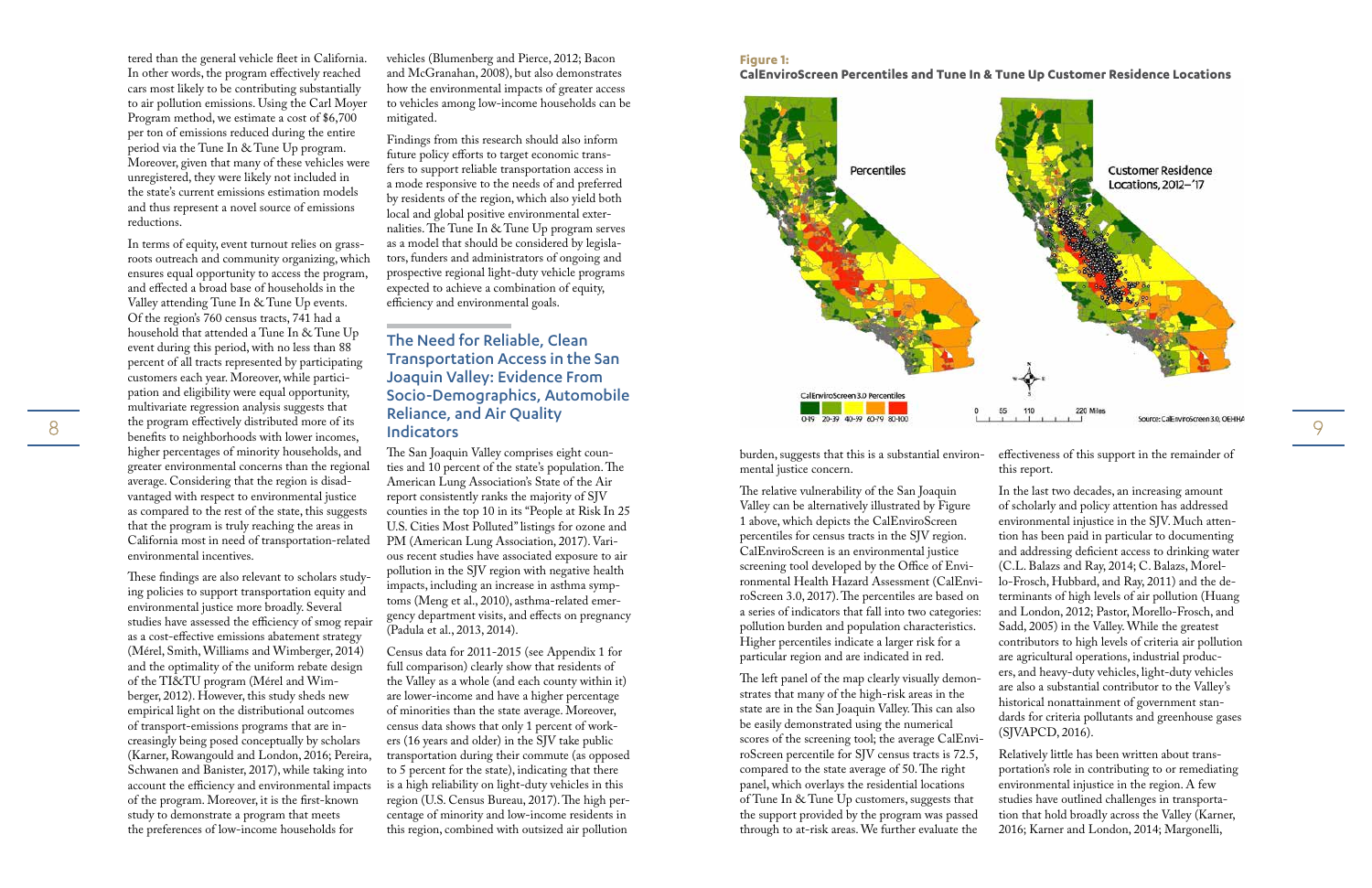## Data and Research **Methods**

The primary data analyzed in this study was extracted from Valley CAN's Salesforce database of participant, vehicle, and smog repair information. Data on participants, their vehicle characteristics and initial emissions data was collected from individual attendees and manually input by Valley CAN staff into Salesforce the day of Tune In & Tune Up events.

For our analysis, four Salesforce fields were joined together using RStudio on different keys prior to analysis, using an outer join so as to not eliminate any entries that do not match due to manual entry error. Information on which keys to use was provided by Valley CAN staff and their external data consultant. The total number of individual entries in the final dataset was 46,158, though not every field was filled for each entry.

The data was then examined for errors and cleaned. Reasonable cutoffs were established for determining and excluding outliers and incorrect entries from subsequent analysis.2 One feature of the Tune In & Tune Up program is that it allows for the same individual to attend and receive a program benefit once every year. Accordingly, over the period analyzed, multiple "duplicate" entries for the same individual could and did occur. There were 4,143 duplicate entries (from all counties) that were coded as "1" in the dataset and analyzed separately from the unique customer visits ("0"). The first date and associated vehicle with which an individual attended a Tune In &

Tune Up event was the only entry retained in the final dataset used for subsequent analysis in this study, unless explicitly stated otherwise. The only exception is occasions in which duplicates occurred on the same date (typically due to a customer bringing two vehicles to a Tune In & Tune Up event). Without duplicates, 41,668 total individual entries (SJV residents) were used in the analysis.

<span id="page-5-0"></span>

Gates open at 6:30 a.m. and tests start at 8. Photo: Tony Moreno/VALLEY CAN

Program participant data was explored and descriptively analyzed using the software programs RStudio, Stata, Microsoft Excel, and Esri's Arc Geographic Information Systems (ArcGIS). RStudio and Microsoft Excel were used to develop the tables with descriptive information. ArcGIS was used to create the maps. Stata was used to perform econometric analysis of neighborhood-level determinants of participation and funding receipt and determinants of an individual's successful smog repair completion. To provide context to our understanding of the participant dataset, we also attended several Tune In & Tune Up events in multiple locations (Bakersfield and Stockton) to observe the program process, interviewed several Valley CAN staff extensively, and at a Tune In & Tune Up event in Stockton on February 25, 2017.

2014), including the inadequacy of existing transit services to connect households to diverse activities and the vital function of satisfying travel demand for work trips by vanpools. To the best of our knowledge, however, no other study has analyzed existing, scaled responses devoted to addressing these related problems, such as the Tune In & Tune Up program. Moreover, ours is the first study to analyze potential differences in EJ and transport-related benefits *within* the Valley. While some studies mention differences at the county level, none analyze outcomes at the neighborhood level.<sup>1</sup>

The Tune In & Tune Up program has applicability for expansion and implementation beyond the SJV region. In our review of existing light-duty vehicle repair, retirement and/or replacement

programs, Tune In & Tune Up may be the only, and is certainly the largest, program operating in the state (and perhaps the U.S.) that offers light-duty transportation-related assistance to a substantive number of low-income households through a grassroots programmatic approach. Other light-duty programs, such as the California Bureau of Automotive Repair's Consumer Assistance Program and the California Air Resources Board's Clean Vehicle Rebate Program, are larger in scale and also target benefits to low-income households. Neither program, however, employs the same participatory approach as Tune In & Tune Up. Other vehicle assistance programs that employ grassroots approaches are limited in scope.

<sup>&</sup>lt;sup>2</sup>A few incorrect county codes of Tune In & Tune Up events were corrected according to their Tune In & Tune Up event date. Entries from co unties outside the SJV were removed. For the "Years Owned" field, any entries above 65 with a vehicle model more recent than the given year were changed to N/A (n=9). There were several outliers for "Odometer Reading," and all readings that were less than 1,000 (n=80) or greater than 700,000 (n=179) were considered unreasonable and changed to N/A. Values above \$20,000 in vehicle repairs were considered to be errors, and they were changed to N/A (n=3). Situations in which the total cost was listed as zero were changed to N/A (n=14) and entries with customer costs listed but no Valley CAN cost listed were changed to N/A (n=2). One model year originally listed as 1942 was changed to N/A.

<sup>&</sup>lt;sup>1</sup>This lack of geographic granularity in analysis holds true for EJ studies focused on other sectors in the SJV with the exception of the work of Huang and London, 2012.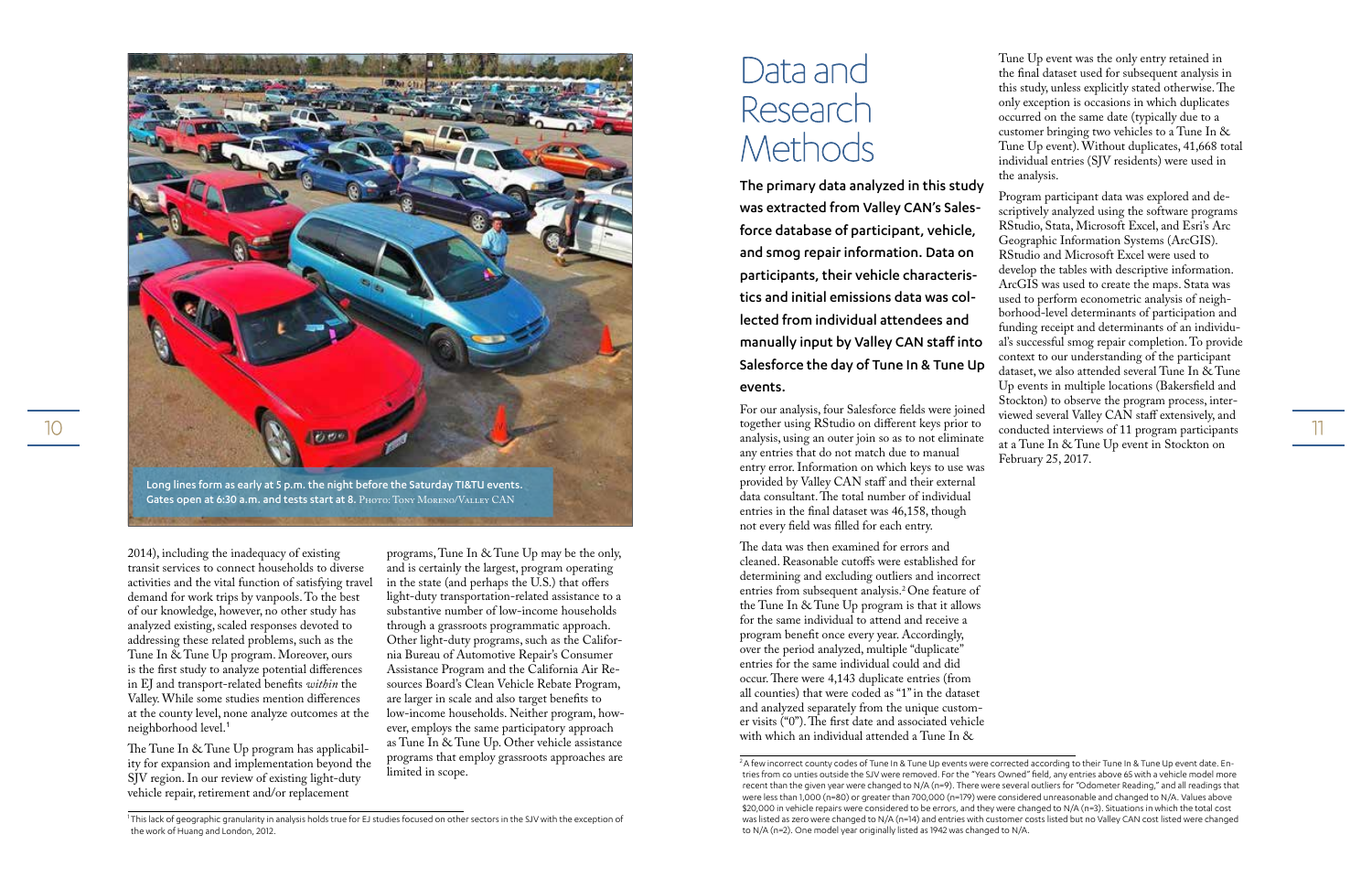ees at its events since 2012, meaning about 4 percent of the region's households have attended an event; this is seen in Table 1. The percentage of attendees from each county generally mirrors the relative population of each county in the SJV, with smaller counties tending to be overrepresented. This makes sense given that Tune In & Tune Up events rotate between counties on a biweekly basis. Fresno County residents com-Up attendees, with approximately 21 percent. The second-highest was Kern, with 17 percent. These two counties also have the highest reported populations in the SJV.

Table 2 shows the average attendance per event each year. The average number of customers at each Tune In & Tune Up event is 392. While there is substantial variation in the number of attendees reflecting county size and seasonality, yearly attendance has remained remarkably constant over the last several years and by event, except for a slight increase in pent-up demand boosting attendance at the outset of the program. The reliability of a program event being held in each county several times per year likely contributes to consistency in attendance.

Valley CAN records how attendees learned of Tune In & Tune Up events in order to gain information regarding the effectiveness of its outreach and advertising. Program staff began consistently tracking how attendees learned of events starting in November 2013. As seen in Table 3, over half of customers learned about Tune In & Tune Up through the radio, with "word of mouth" as the next highest means, with approximately 17 percent share, and smog shop third with 9 per-

cent. In other words, the methods that have been most effective in reaching eventual attendees are mostly more traditional forms of local media or interpersonal outreach. Moreover, program staff note that many attendees report hearing about events on Spanish-language radio while driving their vehicles.

#### **Table 2:**

#### **Average Attendance Per Event (by Year)**

| Year | Mean | Median | Range       |
|------|------|--------|-------------|
| 2012 | 439  | 455    | $336 - 537$ |
| 2013 | 394  | 394    | $218 - 591$ |
| 2014 | 396  | 408    | $236 - 498$ |
| 2015 | 381  | 401    | $156 - 552$ |
| 2016 | 390  | 389    | $219 - 507$ |
| 2017 | 397  | 431    | $270 - 455$ |
|      |      |        |             |

Source: Valley CAN

## <span id="page-6-0"></span>Findings:

### Program Scope and Efficiency

We evaluate the efficiency of the Tune In & Tune Up program using multiple metrics: compliance with stated program eligibility standards, the reach of the program in terms of attendees across the Valley, and the total cost and effective pass-through of funds to program participants as compared to similar investments or programs.

#### Compliance With Program Eligibility Standards ("Leakage")

One baseline criteria used to evaluate social 8850 voucher that can be redeemed at a partici-<br>
prised the highest percentage of Tune In & Tune In & Tune 10 & Tune 10 & Tune 10 & Tune 10 & Tune 10 & Tune 1<br>
2016 2017 2017 2 All supporting documentation is copied by Valley CAN staff. Upon initial screening, each vehicle gets one of four color-coded tags that help visually identify the status of each vehicle. Individuals who meet all program eligibility requirements and fail an emissions screen are then given an \$850 voucher that can be redeemed at a participating STAR smog shop for qualified emissions repairs. Eight to 12 participating smog shops have representatives on-site at each event so that customers can schedule an appointment at a shop most convenient for them. Valley CAN estimates that each participating smog shop ultimately repairs 20 to 30 vehicles per event.

One baseline criteria used to evaluate social benefit programs is the percentage of program beneficiaries (households) who received benefits even though they were not eligible for the program. This is commonly termed "leakage" (Coady, Grosh and Hoddinott, 2004).

The format of the Tune In & Tune Up program effectively ensures that only in-need vehicle owners would attend events. Flyers distributed to promote events state, "Please expect a twohour wait." Attendees typically endure a much more substantial time cost to attend an event and receive a voucher.

Events are held on Saturday mornings at public venues in each of the San Joaquin Valley's eight counties. A line of cars typically begins to form outside the gate at 5 p.m. the night before the event. Valley CAN staff actively monitor the line overnight to make sure it is kept in an orderly fashion and there are no disputes. By 6:30 a.m. the event gate opens and several hundred cars enter, even though the event is officially advertised to commence at 8 a.m. An additional 200 typically arrive in the next hour, and by 9 a.m., the event may have reached Valley CAN's capacity for participants (currently 525 vehicles for a single event). This time-costly format informally functions as a type of means-testing, as households needing financial assistance for smog repair are much more likely to be incentivized to wait than those who could otherwise pay (Alatas et al., 2016).

Once they enter the event parking lot, cars are queued up, and program staff ask participants for basic personal information as well as vehicle registration and emissions testing documentation. To more formally ensure that minimal leakage occurred and that staff time was used on potential beneficiaries, Valley CAN verifies the responses to the following three questions before proceeding with vehicle diagnostics:

- » "Are you a San Joaquin Valley resident?"
- » "Have you owned your car for more than six months?"
- » "Are you here for an emissions test?"

Compliance with the local residence requirement was high. Less than 1 percent of Tune In & Tune Up attendees lived in counties outside the SJV. A total of 346 unique customers out of 42,014 resided in other counties. Moreover, there were only 52 attendees who owned their car for less than six months before attending a Tune In & Tune Up event, suggesting that the program successfully discouraged needless attendance. Finally, owners of only 11 vehicles that did not fail emissions testing were provided with a voucher that they ultimately used for a repair at a smog shop.

#### Profile of Tune In & Tune Up Attendees

Another measure of the effectiveness of the program is its reach in terms of total attendees, representation across the Valley, and consistency. Valley CAN has recorded 41,688 unique attend-

#### **Table 1: Number of Attendees by Resident County as Compared to Total Population**

| Population | <b>Percent of Total</b><br><b>SJV Population</b> | <b>Number of Unique</b><br><b>Attendees</b> | Percent |
|------------|--------------------------------------------------|---------------------------------------------|---------|
| 956,749    | 23.5%                                            | 8,887                                       | 21.3%   |
| 865,736    | 21.2%                                            | 6,963                                       | 16.7%   |
| 150,998    | 3.7%                                             | 2,266                                       | 5.4%    |
| 153,187    | 3.8%                                             | 3,186                                       | 7.6%    |
| 263,885    | 6.5%                                             | 3,865                                       | 9.3%    |
| 708,554    | 17.4%                                            | 6,459                                       | 15.5%   |
| 527,367    | 12.9%                                            | 4,833                                       | 11.6%   |
| 454,033    | 11.1%                                            | 5,209                                       | 12.5%   |
| 4,080,509  | 100.0%                                           | 41,668                                      | 100.0%  |
|            |                                                  |                                             |         |

#### **Table 3:**

#### **How Attendees Heard About Tune In & Tune Up Events**

|                   |              | Percent            |
|-------------------|--------------|--------------------|
| Source            | <b>Total</b> | of Total           |
| Radio             | 15,191       | 51.3%              |
| Word of Mouth     | 4,914        | 16.6%              |
| Smog Shop         | 2,749        | 9.3%               |
| Newspaper/Flier   | 2,121        | 7.2%               |
| Television        | 1,863        | 6.3%               |
| N/A and Other     | 1,557        | 5.3%               |
| Facebook/Internet | 1,004        | 3.4%               |
| Multiple Sources  | 210          | 0.7%               |
| <b>Total</b>      | 29,609       | 100.0%             |
|                   |              | Source: Valley CAN |

Source: Valley CAN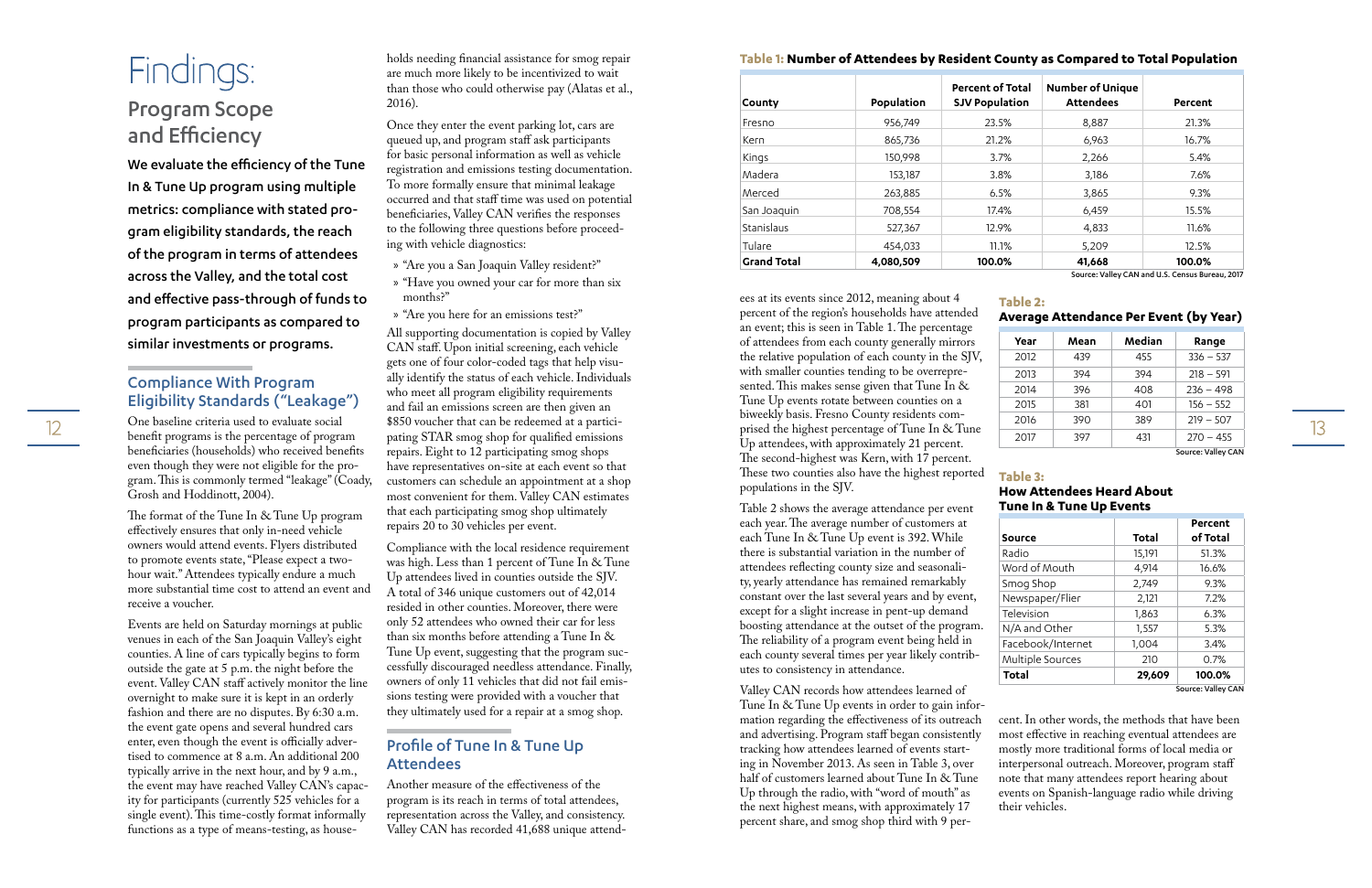to compare to Tune In & Tune Up. However, in 2017, the San Joaquin Regional Transit District spent about \$10.2 million to upgrade its BRT Express Route fleet from 44 percent to 100 percent electric (Descant, 2017). While all-electric buses will be the first of their kind in the U.S., this investment is limited to 12 routes in one metro area of the region. The limited scope of hyper-clean mobility investments in terms of residents or regional geography affected compared to Tune In & Tune Up illustrates the need for complementary approaches of programs such as Tune In & Tune Up that can reach a broader group of individuals in the region who otherwise will continue driving polluted cars.

14 15 and the United States was 11.6<br>Their voucher at a smog shop, and of those, 87 Other important points of comparison for the **the program attracted** (cars and trucks) in the United States was 11.6 15 In addition to efficiency outcomes, we assess the environmental impact of the Tune In & Tune Up program by anaattendees with vehicles most likely to be contributing substantially to air emissions.

### Findings: Environmental Impact

Moreover, registration of the participating vehicle fleet with the California Department of Motor Vehicles was considered, given that any repairs made on unregistered vehicles were likely not included in the state's current emissions estimation models and thus represent a novel source of emissions reductions.

#### Vehicle Fleet Characteristics

#### *Models, Makes, and Vehicle Type*

The 10 most prevalent vehicle makes and models make up about 25 percent of the entire vehicle fleet attending Tune In & Tune Up events. As shown in Table 5, the top 10 vehicles comprise a mix of six passenger vehicles and four trucks. The makes and models of the vehicle fleet are very similar to the most sold vehicles in the United States each year; nine of the 10 are listed in the top 20 best-selling vehicles in 2016 as reported by Business Insider. The only vehicle type not listed is the Ford Ranger, which has not been

produced since 2012 (Max, 2011; Zhang, 2017). In addition to being generally representative of the U.S. fleet in terms of vehicle type, the Tune In & Tune Up program has served similar numbers of both passenger and truck vehicles; there were 22,813 passenger vehicles and 18,257 trucks reported. This proportional breakdown of passenger to truck light-duty vehicles almost exactly corresponds to the state fleet, which is 44 percent trucks (California Energy Commission, 2017).

*Odometer Readings, Model Year, and Years Owned* More important for the purpose of emissions, however, the age of vehicles in terms of miles and year was substantially different from the general vehicle fleet. The model year and odometer reading distributions of Tune In & Tune Up event vehicles are depicted in further detail in Table 6. The average odometer reading recorded among the Tune In & Tune Up vehicle fleet was 182,188 miles. On average, vehicles had been owned by the customers for five years at the time of their event attendance, and the average vehicle model year was 1997.

By comparison, the average age of light vehicles (cars and trucks) in the United States was 11.6 years, as reported by IHS Markit (IHS Markit, 2016). This average aligns with results from the 2010-2013 California Household Travel Survey, which found that the majority of vehicles on the road were made between 2000 and 2010 (California Department of Transportation, 2013). In other words, the vehicles attending Tune In &

#### **Table 5:**

#### **Top 10 Vehicle Makes & Models Brought by Tune In & Tune Up Attendees**

| Vehicle Make &<br>Model | <b>Percentage of Total</b><br>$(n = 41,668)$ |
|-------------------------|----------------------------------------------|
| Honda Accord            | 5.68% (2368)                                 |
| Honda Civic             | 4.47% (1862)                                 |
| Toyota Camry            | 3.13% (1303)                                 |
| Chevrolet Silverado     | 2.29% (953)                                  |
| Ford F150               | 1.98% (827)                                  |
| Toyota Corolla          | 1.97% (822)                                  |
| Nissan Altima           | 1.56% (648)                                  |
| Nissan Sentra           | $1.51\%$ (631)                               |
| Ford Ranger             | 1.48% (617)                                  |
| Ford Explorer           | 1.42% (590)                                  |
|                         | Source: Valley CAN                           |

### Successful Repairs and Associated Program Expenditures

A final set of measures of program efficiency that we explored was attrition within the program, the total cost of the program, and the effective pass-through of funds to program participants as compared to similar investments or programs. Program attrition matters both in terms of the time program staff spend on supporting individuals who ultimately do not benefit from the program and the welfare loss to individuals who attend an event and potentially visit a smog shop but ultimately have no repairs done. Out of the individuals offered a smog repair voucher at a Tune In & Tune Up event, 78 percent redeemed their voucher at a smog shop, and of those, 87 percent completed full repairs after their car underwent testing and diagnostics.3 Approximately 3,450 SJV customers declined repair at a smog shop, and over 17,250 completed full repairs.

Table 4 outlines the distribution of per-customer financial assistance that Valley CAN provided for repairs, as well as the distribution of out-of-pocket costs borne by customers.4 The total average cost per repair was \$800, substantially higher than the \$500 offered by the statewide California BAR program. The Valley CAN program's higher

amount may thus induce repairs that would be infeasible in other programs. On average, customers bore 12 percent of the total cost of repairs. Fifty-six percent of customers who received repairs, however, did not have to pay anything out of pocket, which also highlights the financial benefit of this program for low-income individuals unable to pay for repairs.

Based on the data provided to us, from mid-2012 to April 2017, Valley CAN directly distributed over \$12.7 million<sup>5</sup> in funds, the majority of which was used by customers to repair their vehicles and thus resulted in direct benefits to the region's households.6 This equates to roughly \$2.7 million annually allocated to 4,500 annual customers.

Other important points of comparison for the cost of the program are to other investments recently made in the region that support cleaner alternatives for mobility than the status quo.7 For instance, the EFMP Plus Up program provided \$2.9 million in direct incentives to retire residents' existing gross-polluting vehicles and get 361 cleaner vehicles into the hands of Valley residents in its first year of operation in the region, 2015-2016 (calculated based on data from Pierce and DeShazo, 2017). Data on transit investments and households' impact in the region is harder

<span id="page-7-0"></span>

|                           | <b>Valley CAN Funding</b> | Out-of-Pocket<br><b>Customer Cost</b> | <b>Total Cost</b> |
|---------------------------|---------------------------|---------------------------------------|-------------------|
| Mean                      | \$704.71                  | \$95.70                               | \$800.41          |
| Median                    | \$824.62                  | \$0                                   | \$829.70          |
| <b>Standard Deviation</b> | \$251.46                  | \$222.19                              | \$374.17          |

Source: Valley CAN

<sup>&</sup>lt;sup>5</sup> The average Valley CAN cost from all voucher redemptions, including customers who only did testing and diagnostics, was \$614.51. That value multiplied by approximately 20,700 total voucher redemptions (including repeat customers) is approximately \$12.7 million.

 $^7$  We do not know the overhead or operations costs for these investments, although we note that the EFMP Plus-Up pilot in the region was run under the umbrella of the Tune In & Tune Up program.

<sup>4</sup> The total number of entries included in these calculations includes all repeat visitors who were excluded from the above analysis. We include repeat visitors because the cost of repair for those vehicles is still relevant.

<sup>6</sup> Valley CAN estimates its overhead rate for the program at around 25 percent. Obtaining or calculating overhead rates for other comparable social benefit programs is difficult as they are not often readily disclosed. The Tune In & Tune Up overhead rate seems appropriate, however, given that the program involves multiple verification steps and places a large emphasis on outreach and in-person communication at events, which allows it to effectively reach its target population. Moreover, the Tune In & Tune Up program not only provides smog repair assistance but also links households up to other household benefit and pollution-mitigation programs for which they may be eligible, including the EFMP Plus-Up and low-cost automobile insurance programs. At Tune In & Tune Up events, participants are also offered health screenings, financial advising, and other services from local businesses, which highlights the program's ability to build and maintain community networks. Valley CAN staff aim to make Tune In & Tune Up events potential hubs for attendees to sign up for a whole range of other programs, which will substantially lower the cost of existing duplicate outreach and enrollment efforts across these programs.

 $^3\,$  Valley CAN has examined the determinants of this attrition and is working on reducing this rate as much as possible.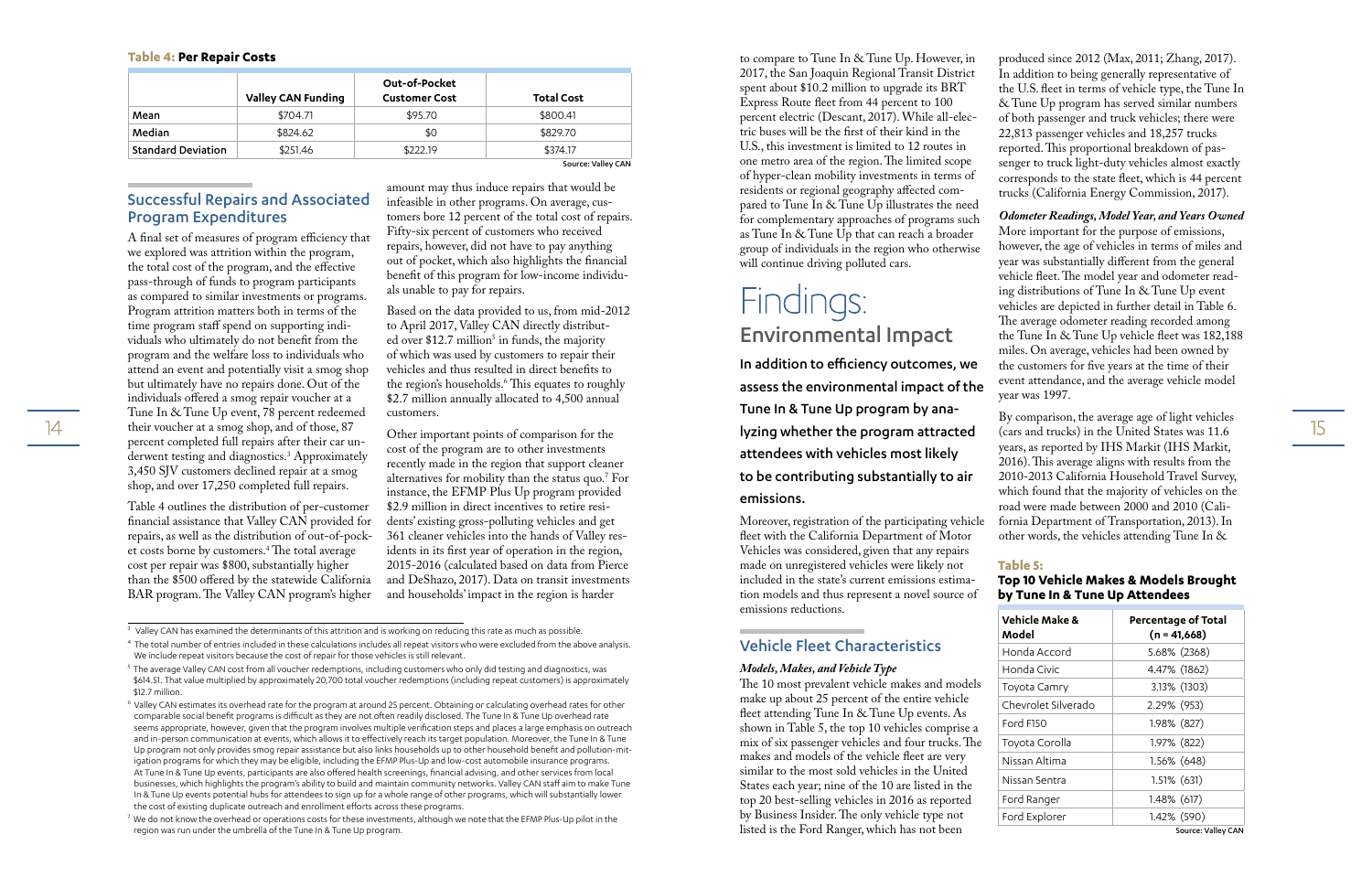vehicles at Tune In & Tune Up events. We found that in addition to the factors of owning a vehicle with an older model year and higher odometer readings significantly influencing emissions test failure, living in areas with higher CalEnviro-Screen  $PM_{25}$  percentiles was also associated with failure. This suggests that emissions reductions via repairs funded by the Tune In & Tune Up program benefited neighborhoods with outsized air pollution burdens within the region.

#### Cost-Effectiveness of Air Quality Benefits (Moyer Calculations)

16 11 and at Tune In & Tune Up events was unregis-<br>
17 and 2014 at Tune In Section 2014 and the Carl Moyer Program **tion-related, environmental-justice** 17 CO, HC, and nitrogen oxides (NOx) are three compounds released in vehicle exhaust, which contributes to air pollution and ozone formation, and is known to cause negative health effects (Brugge et al., 2007). To quantify the air quality benefits of the Tune In & Tune Up program, the pre- and post-repair emission values for these three pollutants were used to calculate annual emission reductions for each repaired vehicle, using the California Air Resources Board's light-duty vehicle emissions calculation methodology described in the Carl Moyer Program Guidelines (CARB 2008). These guidelines provide formulas that convert the testing measurements into Federal Test Procedure emission rates (grams/mile) and account for vehicle model year, vehicle weight, and other characteristics in estimating emission reductions. These formulas were input into Salesforce by Jeffrey Williams of the UC Davis Resource Economics department, and for each repaired vehicle entry, the necessary data components were extracted and used in the calculations.8 The pre- and post-repair emission measurements used in these calculations were sent to Valley CAN from the smog shops that completed the repairs.

in the years post-repair (Mérel, Smith, Williams, and Wimberger, 2014). The calculated comparative reductions in each county align well with the percent of total customers in each county, as well as with total Valley CAN expenditures. Therefore, the cost-effectiveness of Tune In & Tune Up thus far is approximately \$6,700 per ton of emissions reduced overall during the study period.<sup>9</sup>

The Moyer calculations described above estimate that as of mid-April 2017, repairs in the SJV counties resulted in the average annual reduction of approximately 635,000 pounds (315 tons) of HC, CO, and NOx, and total reductions of 3,800,000 pounds (1,900 tons) over the entire study period, with the assumption that the abatement associated with repairs diminishes linearly

## Findings:

### Program Reach and Equity at the Neighborhood Level

At the broadest level, the Tune In & Tune Up program's focus on the SJV was designed based on scholarly and legislative recognition that the region was the most in need of transportation-related, environmental-justice oriented investments in California. In addition to demonstrating the overall impact and reach of the program, we also consider the distribution of the program's benefits within the Valley.

Within the region's eight counties, we find that there were only 19 census tracts, or neighborhoods, out of a total of 760 in the region that did not have any reported attendance at Tune In & Tune Up events during 2012-2017. Moreover, the year with the lowest number of tracts that received a benefit from the program was 667, or 88 percent of all neighborhoods in the Valley. These remarkably high levels of engagement and equity in distribution to nearly every neighborhood in the region reflects the work of Valley CAN and other stakeholders in ensuring that the announcement of events was broadcast widely in the SJV.

Tune Up events were nearly twice the age of the average U.S. vehicle. A California Air Resources Board report identifies the highest-emitting group as vehicles from 1992 and older; approximately 20 percent of the vehicles in the TI&TU program fall into that category (Cackette, Wallauch, Hedglin, and Ford, 2012); and a RAND report shows that 39 percent of reactive organic gas and nitrogen oxide emissions come from 15-year-old or older vehicles (Dixon and Garber, 2001).

#### *Registration*

Moreover, 35 percent of the vehicle fleet examtered with the California Department of Motor Vehicles at the time of the event. By contrast, a 2004 Bureau of Transportation Statistics field study investigated registration rates of light-duty vehicles in California and observed unregistration rates of 3 to 8 percent, which is significantly lower than the Tune In & Tune Up rate (Younglove et al., 2004). There are two potential explanations for the large discrepancies between the registration rates of the typical California vehicle fleet and the vehicles attending Tune In & Tune Up events: an undercounting of unregistered vehicles statewide, or an overrepresentation of unregistered vehicles in the region and at Tune In & Tune Up events compared to the statewide average.

Valley CAN program staff statements and our interviews with program participants indicate that this high prevalence of unregistered vehicles was due to the uncertainty or inability of these vehicles to pass a smog check without considerable repairs, which their owner did not have the means to finance. This explanation is supported by the program's allowance that, in lieu of a dayof emissions test, attendees can bring a Vehicle Inspection Report (VIR) to the event as proof of a previous failed emissions test at a smog shop to receive vouchers for smog repair. Approximately 20 percent of Tune In & Tune Up vehicles bring such a VIR report to each event. This discrepancy may also highlight undercounting of underregistered vehicles statewide (Mérel and Wimberger, 2012).

Approximately 16 percent of vehicles have been self-reported as uninsured. This value was highest in 2012, when the percent of cars listed as uninsured was 25 percent, but the value has remained relatively constant around 15 percent since 2013. According to recent statistics released by the Insurance Research Council, it appears that the vehicle fleet at Tune In & Tune Up events has similar insurance rates compared to California's drivers as a whole (Megna, 2017).

#### *Emissions Failure Rates*

As described above, BAR-97 two-speed idle tests are conducted on vehicles attending Tune In & Tune Up events to determine eligibility for a smog repair voucher. These tests are meant for field use without the use of a dynamometer and are limited to measuring hydrocarbons (HC) and carbon monoxide (CO). Given that Tune In & Tune Up vehicles are significantly older than the average vehicle fleet, it is not surprising that they would have a significantly higher smog test failure rate than the fail rate of the vehicle fleet in California, which is approximately 10 percent (Reese-Preese, 2016; California Bureau of Automotive Repair, 2017). However, the magnitude of the difference was unexpected. Around 60 percent of Tune In & Tune Up vehicles failed the on-site emissions screen for HC and CO. Within the region, Stanislaus had both the highest failure rate of 69 percent and the highest percentage of customers who brought in a vehicle with a failed VIR, at 35 percent.

We conducted further multivariate statistical modeling of the correlates of emissions failure for

#### <span id="page-8-0"></span>**Table 6: Tune In & Tune Up Vehicle Characteristics**

| <b>Vehicle Fleet</b><br>Characteristic | Mean    | Median  | Range                                                   |
|----------------------------------------|---------|---------|---------------------------------------------------------|
| <b>Odometer Reading (Miles)</b>        | 182,188 | 178,354 | $1,017 - 698,941$                                       |
| Vehicle Model Year                     | 1997    | 1998    | $1966 - 2014$                                           |
| <b>Years Owned</b>                     | 5       | 3       | Several months $-45$                                    |
| Registered at DMV                      | 65%     | N/A     | N/A                                                     |
| Insured                                | 84%     | N/A     | N/A<br>$\sim$ $\sim$ $\sim$ $\sim$ $\sim$ $\sim$ $\sim$ |

Source: Valley CAN

<sup>&</sup>lt;sup>8</sup> The majority of vehicles underwent Accelerated Simulation Mode (ASM) testing at smog shops, which involves testing for CO, HC, and NOx in simulated driving conditions. A smaller percentage of vehicles underwent Two-Speed Idle (TSI) testing, and for those vehicles, only CO and HC emissions were measured. Estimated emission reductions for all three pollutants were calculated for these vehicles, using California Bureau of Automotive Repair-sourced formulas (DeFries, 2001).

 $9$  This calculation excludes counties other than the SJV but includes duplicate customers.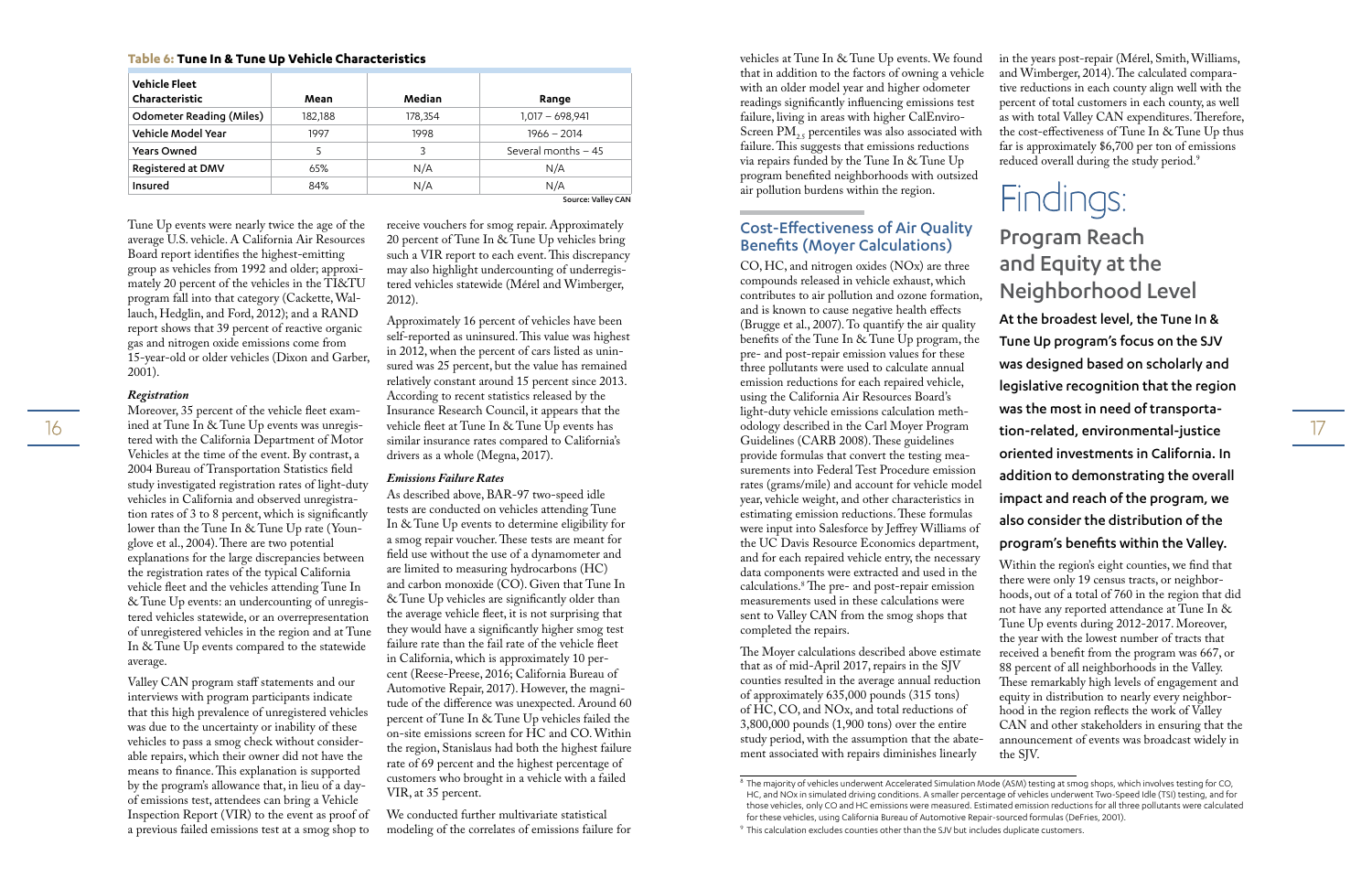To measure these factors, all but the final category of environmental pollution burden data were derived from the 2011-2015 American Community Survey, a product of the U.S. Census Bureau. Pollution burden data were obtained from the CalEnviroScreen 3.0.

In Table 7, we show the results of ordinary least squares  $(OLS)$  models<sup>10</sup> using the three outcomes of interest. We report coefficients, standard errors and beta weights for each independent variable. Variance inflation factors are low for each model iteration, suggesting that our models present little cause for concern regarding collinearity between independent variables, and are well specified. County dummy variables were also considered as control factors but ultimately not included in our preferred specifications as they did not change the sign or magnitude of any independent variables that were found to play a significant role in our preferred specifications.<sup>11</sup> of Hispanic households and greater environmental pollution burdens than the regional average. This illustrates that the Tune In & Tune Up program successfully addressed equity considerations in its design. Decreasing population was also associated with more program involvement, which is likely explained by the strictly rotating nature of Tune In & Tune Up events across the Valley. Travel behavior characteristics were not found to be significantly correlated with levels of program involvement.

The results of each model are remarkably similar despite the change in dependent variable, suggesting that different levels of involvement in the program are explained by similar factors. In summary, we find that the program effectively distributed more of its benefits to neighborhoods in the SJV that had lower incomes, higher percentages

There was some concentration of attendees within certain neighborhoods in the region. Within each county, neighborhoods closer to event sites (which were also more populated) were more likely to have higher numbers of attendees than outlying neighborhoods. Moreover, 9 percent of all visits by unique customers were concentrated within 15 neighborhoods, which had an average CalEnviroScreen score of 86, as compared to the SJV average of 72. On the other hand, among the 19 census tracts with no attendance at Tune In & Tune Up events, the average CalEnviroScreen score was only half of the average score for all of the SJV, and the average particulate matter  $(PM_{2.5})$  percentile was only 41, as compared to an overall score of 89 for the SJV. These differences suggest that the population in neighborhoods that have not attended Tune In & Tune Up do not face environmental justice challenges to the same extent as the region as a whole.

<span id="page-9-0"></span>

| each county, neighborhoods closer to event sites<br>(which were also more populated) were more<br>likely to have higher numbers of attendees than | Influencing Participation and<br><b>Benefit Distribution</b><br>We employed multivariate statistical analysis to | <b>Independent Variable</b>         | Model 1:<br><b>Attendees</b><br>per person | Model 1:<br>beta<br>weights | Model 2:<br><b>Repairs</b><br>per person | Model 2:<br>beta<br>weights | Model 3:<br><b>Funds for repairs</b><br>per person | Model 3:<br>beta<br>weights |
|---------------------------------------------------------------------------------------------------------------------------------------------------|------------------------------------------------------------------------------------------------------------------|-------------------------------------|--------------------------------------------|-----------------------------|------------------------------------------|-----------------------------|----------------------------------------------------|-----------------------------|
| outlying neighborhoods. Moreover, 9 percent of<br>all visits by unique customers were concentrated                                                | further understand factors potentially influencing<br>variation in neighborhood-level participation              | Population                          | $-2.53e-07$<br>$(9.16e-08)$ **             | $-.08$                      | $-1.43e-07$<br>$(4.29e-08)$ **           | $-10$                       | $-0000983$<br>$(.0000306)^{**}$                    | $-10$                       |
| within 15 neighborhoods, which had an average<br>CalEnviroScreen score of 86, as compared to the                                                  | and benefits from the program. We analyze three<br>important outcome variables at the neighborhood               | Non-Hispanic White                  | $-.0000467$<br>$(.0000162)$ **             | $-0.09$                     | $-5.92e-06$<br>$(7.56e-06)$              | $-.03$                      | $-0.0013959$<br>(.0053999)                         | $-.009$                     |
| SJV average of 72. On the other hand, among the<br>19 census tracts with no attendance at Tune In                                                 | level: number of attendees per capita, number<br>of repairs per capita, and successfully redeemed                | Hispanic                            | .000098<br>$(.0000156)$ **                 | .27                         | .0000354<br>$(7.32e-06)$ **              | .21                         | .0246967<br>$(.0052254)$ **                        | .21                         |
| & Tune Up events, the average CalEnviroScreen<br>score was only half of the average score for all                                                 | funds for repair per capita. Using publicly avail-<br>able data on neighborhoods within the region,              | Solo Driver                         | $-.0000161$<br>(.000034)                   | $-.02$                      | 3.75e-07<br>(.0000159)                   | .0009                       | .0012233<br>(.0113686)                             | .004                        |
| of the SJV, and the average particulate matter<br>$(PM_{25})$ percentile was only 41, as compared to an                                           | we model these outcomes as a function of the<br>following factors, which we hypothesize may ex-                  | Average<br><b>Commute Time</b>      | $-.0000342$<br>(.0000447)                  | $-.02$                      | $-5.40e-06$<br>(.0000209)                | $-.008$                     | $-.0027487$<br>(.0149469)                          | $-0.006$                    |
| overall score of 89 for the SJV. These differences<br>suggest that the population in neighborhoods                                                | plain program involvement at the neighborhood                                                                    | Median Household<br>Income          | $-6.711e-08$<br>$(2.14e-08)$ **            | $-.17$                      | $-3.19e-08$<br>$(1.00e-08)$ **           | $-18$                       | $-.0000239$<br>$(7.15e-06)$ **                     | $-19$                       |
| that have not attended Tune In & Tune Up do<br>not face environmental justice challenges to the                                                   | scale:<br>» travel behavior<br>» total population                                                                | Percent of Households<br>in Poverty | 3.50e-06<br>(.0000338)                     | .006                        | $-1.39e-06$<br>(.0000158)                | $-.005$                     | $-.008274$<br>(.0112931)                           | $-.04$                      |
| same extent as the region as a whole.<br><b>Figure 2:</b>                                                                                         | » race/ethnicity<br>» environmental<br>pollution burden<br>» income and poverty                                  | CalEnviroScreen 3.0<br>Score        | .0001016<br>$(.0000251)$ **                | .19                         | .0000681<br>$(.0000117)$ **              | .27                         | .0511195<br>$(.0083718)$ **                        | .29                         |
|                                                                                                                                                   | levels                                                                                                           | CalEnviroScreen PM<br>Percentile    | .0000429<br>$(.0000143)$ **                | .10                         | .000023<br>$(6.67e-06)$ **               | .12                         | .0162888<br>$(.0047618)$ **                        | .12                         |
|                                                                                                                                                   |                                                                                                                  | <b>Constant Term</b>                | .0076819<br>$(.0039176)^*$                 | N/A                         | .0011811<br>(.0018326)                   | N/A                         | .5803907<br>(1.308596)                             | N/A                         |
| Tune In & Tune Up Attendee Distribution by Census Tract, SJV Counties                                                                             |                                                                                                                  | <b>Model Statistics</b>             | $N =$ , Adjusted $R^2$                     | .405<br>751,                | N=, Adjusted $R^2$   751, .3905          |                             | N=, Adjusted $R^2$                                 | 751, .3732                  |

#### Neighborhood-Level Factors Influencing Participation and Benefit Distribution

- » total population
- » travel behavior
- » race/ethnicity » income and poverty levels
- » environmental pollution burden
- 

#### **Figure 2:**

#### **Tune In & Tune Up Attendee Distribution by Census Tract, SJV Counties**



 $\Omega$ 50 100 200 Kilometers

Total Count **Percent of Population** 



Sources: CalEnviroScreen 3.0, OEHHA American Community Survey Service Layer Credits: Sources: Esri, HERE, DeLorme, Intermap, Increment P Corp., GEBCO, USGS, FAO, NPS, NRCAN, GeoBase, IGN, Kadaster NL, Ordnance Survey, Esri Japan, METI, Esri China (Hong Kong), swisstopo, MapmyIndia, © OpenStreetMap contributors, and GIS User Community

**Table 7: Multivariate Model of Neighborhood Characteristics Influencing Tune In & Tune Up Program Involvement**

*Notes: \* p < .05. \*\*p-value < .01. Omitted category for race/ethnicity is all other race.* 

 $10$  Alternatively, we ran versions of each model with the natural log of the dependent variable as the outcome of interest to best approximate a normal distribution (results available upon request). However, the results of each regression do not vary substantially from the linear versions, and we thus prefer linear specifications.

<sup>&</sup>lt;sup>11</sup> We also explored potential temporal trends in explanatory factors by running separate year models but also remarkably consistent across time as no major changes from aggregated model.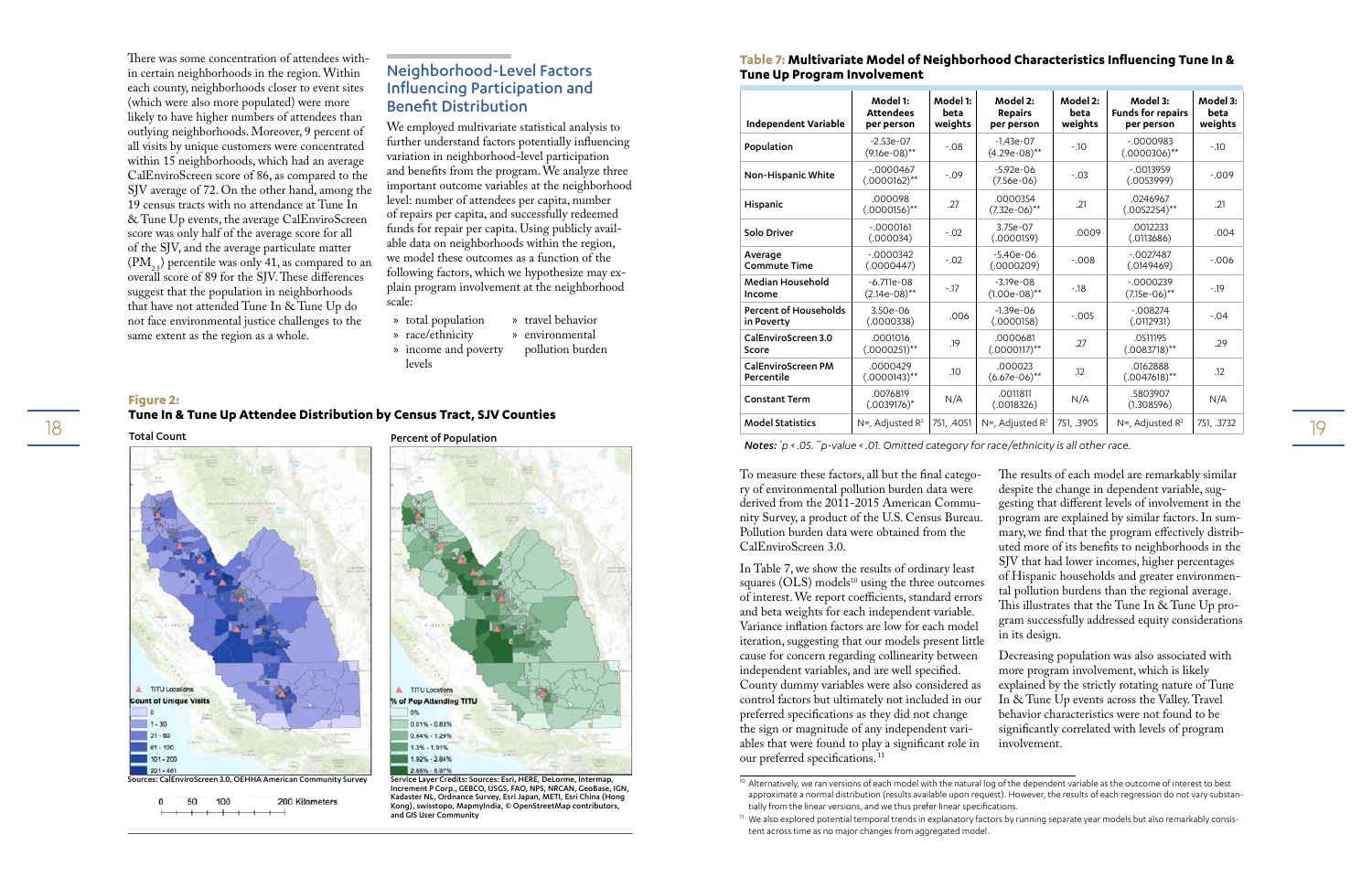## <span id="page-10-0"></span>Conclusion

This report examines the performance of the Tune In & Tune Up smog repair program financed by the SJVAPCD and operated by Valley Clean Air Now in the San Joaquin Valley of California. The program has taken a community-organizing approach to improving regional air quality by targeting high-emitting light-duty vehicles in state-designated disadvantaged communities. We find that the program not only has reduced vehicle emissions in the most environmentally disadvantaged region of the state but also has done so in an efficient manner that accomplishes

equity in opportunity and benefit distribution.

Accordingly, features of program design and administration should serve as potentially replicable models for how others might incorporate the guidance given by the California legislature for future environmental justice programs in the state. More broadly, smog repair programs similar to Tune In & Tune Up should be considered as a complementary approach to meeting air quality standards in low- or moderate-density regions throughout the U.S. where the built environment does not allow for the cost-effective building out

of a full-service transit network or where financing for zero-emissions vehicles is constrained.



A second-stage study that will expand upon the findings from this report is in progress. The project has three objectives: (1) quantify the annual and cumulative health and monetary benefits of the Tune In & Tune Up program based on five years of smog repair emission reduction data from 20,000 repaired cars; (2) conduct a cost-benefit analysis and identify the factors (including socioeconomic status and vehicle characteristics) that influence the cost-effectiveness of

this program; and (3) compare the effectiveness and distributional equity at a neighborhood scale to similar programs operating in California. This research is interdisciplinary and draws upon methods from multiple fields. The implications of these findings are highly relevant to regional and state policymakers. This study will also inform the work of scholars studying best approaches to support transportation equity, health, and environmental justice, and the trade-offs and synergies between these goals.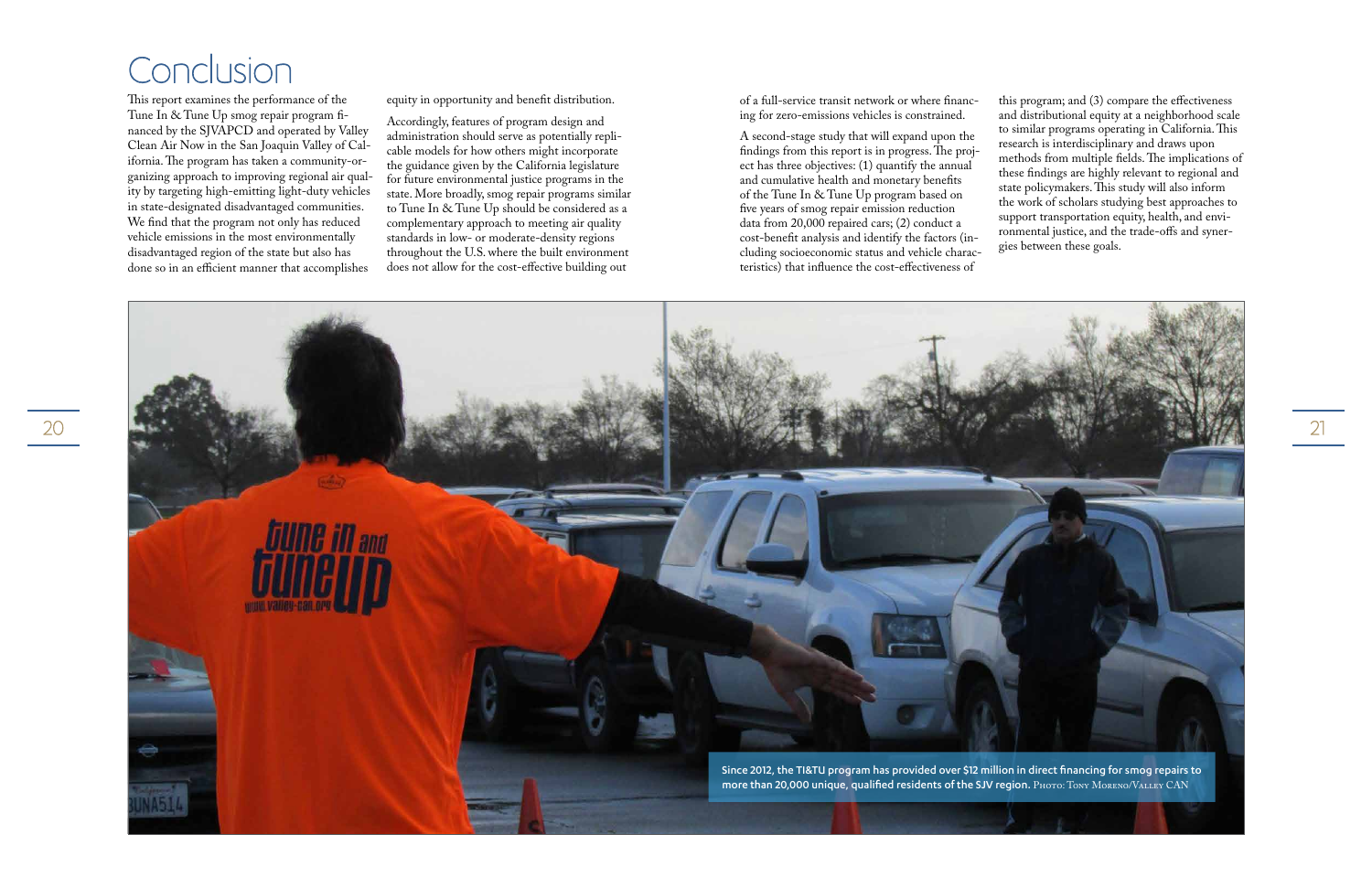### <span id="page-11-0"></span>Appendix 1. 2011-2015 American Community Survey Data on Key San Joaquin Valley Demographics

| 1,228,773<br>257,737<br>217,343<br>132,706<br><b>NUMBER OF HOUSEHOLDS</b><br>12,617,280<br>292, 550<br>41,108<br>42,723<br>76,516<br>168,090<br>California:<br><b>Percent of</b><br>San Joaquin Valley:<br>As a Percent<br><b>Percent of Total County Population</b><br><b>Total Number</b><br>Population<br>of Counties<br><b>Total Number</b><br><b>RACE</b><br>Hispanic or Latino (of any race)<br>38.4%<br>2,048,280<br>50.2%<br>51.6%<br>51.0%<br>52.6%<br>55.6%<br>40.1%<br>43.6%<br>62.4%<br>14,750,686<br>56.9%<br>White alone<br>14,879,258<br>34.8%<br>31.2%<br>36.6%<br>29.9%<br>34.3%<br>44.7%<br>30.7%<br>38.7%<br>1,419,866<br>34.1%<br>36.3%<br><b>Black or African American alone</b><br>4.4%<br>4.7%<br>5.3%<br>5.9%<br>3.2%<br>3.2%<br>2.4%<br>1.3%<br>2,160,795<br>5.6%<br>180,167<br>6.7%<br>American Indian and Alaska Native alone<br>0.5%<br>0.6%<br>0.7%<br>1.1%<br>0.3%<br>0.5%<br>0.7%<br>142,191<br>0.4%<br>20,773<br>0.5%<br>0.2%<br>Asian alone<br>5,192,548<br>302,350<br>7.4%<br>9.6%<br>4.4%<br>3.5%<br>2.0%<br>14.5%<br>5.2%<br>3.2%<br>13.5%<br>7.4%<br>Other races<br>109,073<br>2.7%<br>2.3%<br>2.1%<br>3.1%<br>1.8%<br>2.3%<br>4.1%<br>3.50%<br>1.60%<br>1,295,986<br>3.4%<br><b>COMMUTING TO WORK</b><br>1,509,758<br>Total Workers Above Age 16<br>16,869,052<br>77.8%<br>80.2%<br>Car, truck, or van - drove alone<br>12,380,153<br>73.4%<br>1,168,536<br>77.4%<br>76.9%<br>76.0%<br>77.1%<br>76.8%<br>76.6%<br>76.5%<br>10.8%<br>13.6%<br>12.8%<br>13.9%<br>15.5%<br>13.2%<br>12.9%<br>14.8%<br>11.4%<br>15.6%<br>Car, truck, or van - carpooled<br>1,823,481<br>205,550<br>0.7%<br>Public transportation (excluding taxicab)<br>881,550<br>5.2%<br>16,660<br>1.1%<br>1.3%<br>1.1%<br>0.9%<br>0.3%<br>0.8%<br>1.5%<br>1.0%<br>7.2%<br>7.9%<br>9.0%<br>7.2%<br>7.6%<br>9.5%<br>7.2%<br>7.5%<br>Walked, worked from home, and other<br>1,783,868<br>10.6%<br>119,012<br>9.4%<br><b>COMMUTE TIMES</b><br>1,454,702<br><b>Total Individuals Reporting Commutes</b><br>15,968,724<br>2.5%<br>5.8%<br>2.2%<br>2.9%<br>Less than 5 minutes<br>46,754<br>3.2%<br>2.7%<br>5.1%<br>3.6%<br>4.3%<br>319,461<br>2.0%<br>11.9%<br>9.9%<br>11.6%<br>15.2%<br>12.9%<br>14.7%<br>5 to 9 minutes<br>1,311,080<br>8.2%<br>172,419<br>11.1%<br>14.8%<br>10.7%<br>35.2%<br>36.3%<br>32.2%<br>32.4%<br>34.9%<br>10 to 20 minutes<br>4,538,292<br>28.4%<br>511,974<br>39.4%<br>35.4%<br>34.6%<br>31.1%<br>20 to 30 minutes<br>3,264,954<br>20.4%<br>287,322<br>19.8%<br>23.1%<br>21.6%<br>16.6%<br>15.6%<br>15.7%<br>18.3%<br>18.3%<br>17.3%<br>11.0%<br>11.7%<br>10.8%<br>10.8%<br>30 to 34 minutes<br>2,402,613<br>15.0%<br>160,020<br>11.6%<br>9.9%<br>17.7%<br>7.6%<br>9.9%<br>13.1%<br>22.0%<br>18.0%<br>4,132,324<br>25.9%<br>276,213<br>19.0%<br>16.4%<br>17.1%<br>21.2%<br>22.2%<br>27.1%<br>35 or more minutes<br>INCOME AND BENEFITS (IN 2015 INFLATION-ADJUSTED DOLLARS)<br>1,240,249<br>Total Individuals Reporting Income<br>12,717,801<br>28.2%<br>26.1%<br>25.4%<br>27.1%<br>28.6%<br>24.0%<br>29.7%<br>Less than \$25,000<br>2,594,624<br>20.4%<br>327,714<br>26.4%<br>23.5%<br>\$25,000 to \$34,999<br>8.9%<br>11.5%<br>12.1%<br>11.2%<br>11.5%<br>11.7%<br>12.9%<br>9.9%<br>11.4%<br>12.6%<br>1,134,601<br>142,362<br>14.1%<br>15.0%<br>\$35,000 to \$49,999<br>1,528,711<br>12.0%<br>174,387<br>13.6%<br>13.4%<br>16.3%<br>16.0%<br>15.1%<br>14.4%<br>13.4%<br>48.0%<br>46.0%<br>49.3%<br>47.0%<br>45.2%<br>43.4%<br>53.1%<br>50.1%<br>42.6%<br>\$50,000 or more<br>7,459,865<br>58.7%<br>595,786<br><b>Stanislaus</b><br>San Joaquin<br><b>California Values</b><br><b>SJV Values</b><br><b>Tulare Values</b><br><b>Fresno Values</b><br>Kern Values<br>Kings Values Madera Values Merced Values<br>Values<br><b>Values</b><br>Median household income (dollars)<br>\$61,818<br>\$46,713<br>\$45,233<br>\$49,026<br>\$46,481<br>\$45,073<br>\$42,462<br>\$53,274<br>\$50,125<br>\$42,031<br>Mean household income (dollars)<br>\$63,201<br>\$87,877<br>\$63,314<br>\$65,917<br>\$70,520<br>\$65,947<br>\$58,678<br>\$63,232<br>\$59,598<br>\$58,398<br>Per capita income (dollars)<br>\$19,797<br>\$30,318<br>\$17,970<br>\$22,645<br>\$17,876<br>\$20,408<br>\$20,644<br>\$18,707<br>\$18,204<br>\$21,922 | <b>TOTAL POPULATION</b> | California<br>38,421,464 | <b>SJV Counties Combined</b><br>4,080,509 | Fresno<br>956,749 | Kern<br>865,736 | <b>Kings</b><br>150,998 | Madera<br>153,187 | Merced<br>263,885 | San Joaquin<br>708,554 | <b>Stanislaus</b><br>527,367 | <b>Tulare</b><br>454,033 |  |
|---------------------------------------------------------------------------------------------------------------------------------------------------------------------------------------------------------------------------------------------------------------------------------------------------------------------------------------------------------------------------------------------------------------------------------------------------------------------------------------------------------------------------------------------------------------------------------------------------------------------------------------------------------------------------------------------------------------------------------------------------------------------------------------------------------------------------------------------------------------------------------------------------------------------------------------------------------------------------------------------------------------------------------------------------------------------------------------------------------------------------------------------------------------------------------------------------------------------------------------------------------------------------------------------------------------------------------------------------------------------------------------------------------------------------------------------------------------------------------------------------------------------------------------------------------------------------------------------------------------------------------------------------------------------------------------------------------------------------------------------------------------------------------------------------------------------------------------------------------------------------------------------------------------------------------------------------------------------------------------------------------------------------------------------------------------------------------------------------------------------------------------------------------------------------------------------------------------------------------------------------------------------------------------------------------------------------------------------------------------------------------------------------------------------------------------------------------------------------------------------------------------------------------------------------------------------------------------------------------------------------------------------------------------------------------------------------------------------------------------------------------------------------------------------------------------------------------------------------------------------------------------------------------------------------------------------------------------------------------------------------------------------------------------------------------------------------------------------------------------------------------------------------------------------------------------------------------------------------------------------------------------------------------------------------------------------------------------------------------------------------------------------------------------------------------------------------------------------------------------------------------------------------------------------------------------------------------------------------------------------------------------------------------------------------------------------------------------------------------------------------------------------------------------------------------------------------------------------------------------------------------------------------------------------------------------------------------------------------------------------------------------------------------------------------------------------------------------------------------------------------------------------------------------------------------------------------------------------------------------------------|-------------------------|--------------------------|-------------------------------------------|-------------------|-----------------|-------------------------|-------------------|-------------------|------------------------|------------------------------|--------------------------|--|
|                                                                                                                                                                                                                                                                                                                                                                                                                                                                                                                                                                                                                                                                                                                                                                                                                                                                                                                                                                                                                                                                                                                                                                                                                                                                                                                                                                                                                                                                                                                                                                                                                                                                                                                                                                                                                                                                                                                                                                                                                                                                                                                                                                                                                                                                                                                                                                                                                                                                                                                                                                                                                                                                                                                                                                                                                                                                                                                                                                                                                                                                                                                                                                                                                                                                                                                                                                                                                                                                                                                                                                                                                                                                                                                                                                                                                                                                                                                                                                                                                                                                                                                                                                                                                                                   |                         |                          |                                           |                   |                 |                         |                   |                   |                        |                              |                          |  |
|                                                                                                                                                                                                                                                                                                                                                                                                                                                                                                                                                                                                                                                                                                                                                                                                                                                                                                                                                                                                                                                                                                                                                                                                                                                                                                                                                                                                                                                                                                                                                                                                                                                                                                                                                                                                                                                                                                                                                                                                                                                                                                                                                                                                                                                                                                                                                                                                                                                                                                                                                                                                                                                                                                                                                                                                                                                                                                                                                                                                                                                                                                                                                                                                                                                                                                                                                                                                                                                                                                                                                                                                                                                                                                                                                                                                                                                                                                                                                                                                                                                                                                                                                                                                                                                   |                         |                          |                                           |                   |                 |                         |                   |                   |                        |                              |                          |  |
|                                                                                                                                                                                                                                                                                                                                                                                                                                                                                                                                                                                                                                                                                                                                                                                                                                                                                                                                                                                                                                                                                                                                                                                                                                                                                                                                                                                                                                                                                                                                                                                                                                                                                                                                                                                                                                                                                                                                                                                                                                                                                                                                                                                                                                                                                                                                                                                                                                                                                                                                                                                                                                                                                                                                                                                                                                                                                                                                                                                                                                                                                                                                                                                                                                                                                                                                                                                                                                                                                                                                                                                                                                                                                                                                                                                                                                                                                                                                                                                                                                                                                                                                                                                                                                                   |                         |                          |                                           |                   |                 |                         |                   |                   |                        |                              |                          |  |
|                                                                                                                                                                                                                                                                                                                                                                                                                                                                                                                                                                                                                                                                                                                                                                                                                                                                                                                                                                                                                                                                                                                                                                                                                                                                                                                                                                                                                                                                                                                                                                                                                                                                                                                                                                                                                                                                                                                                                                                                                                                                                                                                                                                                                                                                                                                                                                                                                                                                                                                                                                                                                                                                                                                                                                                                                                                                                                                                                                                                                                                                                                                                                                                                                                                                                                                                                                                                                                                                                                                                                                                                                                                                                                                                                                                                                                                                                                                                                                                                                                                                                                                                                                                                                                                   |                         |                          |                                           |                   |                 |                         |                   |                   |                        |                              |                          |  |
|                                                                                                                                                                                                                                                                                                                                                                                                                                                                                                                                                                                                                                                                                                                                                                                                                                                                                                                                                                                                                                                                                                                                                                                                                                                                                                                                                                                                                                                                                                                                                                                                                                                                                                                                                                                                                                                                                                                                                                                                                                                                                                                                                                                                                                                                                                                                                                                                                                                                                                                                                                                                                                                                                                                                                                                                                                                                                                                                                                                                                                                                                                                                                                                                                                                                                                                                                                                                                                                                                                                                                                                                                                                                                                                                                                                                                                                                                                                                                                                                                                                                                                                                                                                                                                                   |                         |                          |                                           |                   |                 |                         |                   |                   |                        |                              |                          |  |
|                                                                                                                                                                                                                                                                                                                                                                                                                                                                                                                                                                                                                                                                                                                                                                                                                                                                                                                                                                                                                                                                                                                                                                                                                                                                                                                                                                                                                                                                                                                                                                                                                                                                                                                                                                                                                                                                                                                                                                                                                                                                                                                                                                                                                                                                                                                                                                                                                                                                                                                                                                                                                                                                                                                                                                                                                                                                                                                                                                                                                                                                                                                                                                                                                                                                                                                                                                                                                                                                                                                                                                                                                                                                                                                                                                                                                                                                                                                                                                                                                                                                                                                                                                                                                                                   |                         |                          |                                           |                   |                 |                         |                   |                   |                        |                              |                          |  |
|                                                                                                                                                                                                                                                                                                                                                                                                                                                                                                                                                                                                                                                                                                                                                                                                                                                                                                                                                                                                                                                                                                                                                                                                                                                                                                                                                                                                                                                                                                                                                                                                                                                                                                                                                                                                                                                                                                                                                                                                                                                                                                                                                                                                                                                                                                                                                                                                                                                                                                                                                                                                                                                                                                                                                                                                                                                                                                                                                                                                                                                                                                                                                                                                                                                                                                                                                                                                                                                                                                                                                                                                                                                                                                                                                                                                                                                                                                                                                                                                                                                                                                                                                                                                                                                   |                         |                          |                                           |                   |                 |                         |                   |                   |                        |                              |                          |  |
|                                                                                                                                                                                                                                                                                                                                                                                                                                                                                                                                                                                                                                                                                                                                                                                                                                                                                                                                                                                                                                                                                                                                                                                                                                                                                                                                                                                                                                                                                                                                                                                                                                                                                                                                                                                                                                                                                                                                                                                                                                                                                                                                                                                                                                                                                                                                                                                                                                                                                                                                                                                                                                                                                                                                                                                                                                                                                                                                                                                                                                                                                                                                                                                                                                                                                                                                                                                                                                                                                                                                                                                                                                                                                                                                                                                                                                                                                                                                                                                                                                                                                                                                                                                                                                                   |                         |                          |                                           |                   |                 |                         |                   |                   |                        |                              |                          |  |
|                                                                                                                                                                                                                                                                                                                                                                                                                                                                                                                                                                                                                                                                                                                                                                                                                                                                                                                                                                                                                                                                                                                                                                                                                                                                                                                                                                                                                                                                                                                                                                                                                                                                                                                                                                                                                                                                                                                                                                                                                                                                                                                                                                                                                                                                                                                                                                                                                                                                                                                                                                                                                                                                                                                                                                                                                                                                                                                                                                                                                                                                                                                                                                                                                                                                                                                                                                                                                                                                                                                                                                                                                                                                                                                                                                                                                                                                                                                                                                                                                                                                                                                                                                                                                                                   |                         |                          |                                           |                   |                 |                         |                   |                   |                        |                              |                          |  |
|                                                                                                                                                                                                                                                                                                                                                                                                                                                                                                                                                                                                                                                                                                                                                                                                                                                                                                                                                                                                                                                                                                                                                                                                                                                                                                                                                                                                                                                                                                                                                                                                                                                                                                                                                                                                                                                                                                                                                                                                                                                                                                                                                                                                                                                                                                                                                                                                                                                                                                                                                                                                                                                                                                                                                                                                                                                                                                                                                                                                                                                                                                                                                                                                                                                                                                                                                                                                                                                                                                                                                                                                                                                                                                                                                                                                                                                                                                                                                                                                                                                                                                                                                                                                                                                   |                         |                          |                                           |                   |                 |                         |                   |                   |                        |                              |                          |  |
|                                                                                                                                                                                                                                                                                                                                                                                                                                                                                                                                                                                                                                                                                                                                                                                                                                                                                                                                                                                                                                                                                                                                                                                                                                                                                                                                                                                                                                                                                                                                                                                                                                                                                                                                                                                                                                                                                                                                                                                                                                                                                                                                                                                                                                                                                                                                                                                                                                                                                                                                                                                                                                                                                                                                                                                                                                                                                                                                                                                                                                                                                                                                                                                                                                                                                                                                                                                                                                                                                                                                                                                                                                                                                                                                                                                                                                                                                                                                                                                                                                                                                                                                                                                                                                                   |                         |                          |                                           |                   |                 |                         |                   |                   |                        |                              |                          |  |
|                                                                                                                                                                                                                                                                                                                                                                                                                                                                                                                                                                                                                                                                                                                                                                                                                                                                                                                                                                                                                                                                                                                                                                                                                                                                                                                                                                                                                                                                                                                                                                                                                                                                                                                                                                                                                                                                                                                                                                                                                                                                                                                                                                                                                                                                                                                                                                                                                                                                                                                                                                                                                                                                                                                                                                                                                                                                                                                                                                                                                                                                                                                                                                                                                                                                                                                                                                                                                                                                                                                                                                                                                                                                                                                                                                                                                                                                                                                                                                                                                                                                                                                                                                                                                                                   |                         |                          |                                           |                   |                 |                         |                   |                   |                        |                              |                          |  |
|                                                                                                                                                                                                                                                                                                                                                                                                                                                                                                                                                                                                                                                                                                                                                                                                                                                                                                                                                                                                                                                                                                                                                                                                                                                                                                                                                                                                                                                                                                                                                                                                                                                                                                                                                                                                                                                                                                                                                                                                                                                                                                                                                                                                                                                                                                                                                                                                                                                                                                                                                                                                                                                                                                                                                                                                                                                                                                                                                                                                                                                                                                                                                                                                                                                                                                                                                                                                                                                                                                                                                                                                                                                                                                                                                                                                                                                                                                                                                                                                                                                                                                                                                                                                                                                   |                         |                          |                                           |                   |                 |                         |                   |                   |                        |                              |                          |  |
|                                                                                                                                                                                                                                                                                                                                                                                                                                                                                                                                                                                                                                                                                                                                                                                                                                                                                                                                                                                                                                                                                                                                                                                                                                                                                                                                                                                                                                                                                                                                                                                                                                                                                                                                                                                                                                                                                                                                                                                                                                                                                                                                                                                                                                                                                                                                                                                                                                                                                                                                                                                                                                                                                                                                                                                                                                                                                                                                                                                                                                                                                                                                                                                                                                                                                                                                                                                                                                                                                                                                                                                                                                                                                                                                                                                                                                                                                                                                                                                                                                                                                                                                                                                                                                                   |                         |                          |                                           |                   |                 |                         |                   |                   |                        |                              |                          |  |
|                                                                                                                                                                                                                                                                                                                                                                                                                                                                                                                                                                                                                                                                                                                                                                                                                                                                                                                                                                                                                                                                                                                                                                                                                                                                                                                                                                                                                                                                                                                                                                                                                                                                                                                                                                                                                                                                                                                                                                                                                                                                                                                                                                                                                                                                                                                                                                                                                                                                                                                                                                                                                                                                                                                                                                                                                                                                                                                                                                                                                                                                                                                                                                                                                                                                                                                                                                                                                                                                                                                                                                                                                                                                                                                                                                                                                                                                                                                                                                                                                                                                                                                                                                                                                                                   |                         |                          |                                           |                   |                 |                         |                   |                   |                        |                              |                          |  |
|                                                                                                                                                                                                                                                                                                                                                                                                                                                                                                                                                                                                                                                                                                                                                                                                                                                                                                                                                                                                                                                                                                                                                                                                                                                                                                                                                                                                                                                                                                                                                                                                                                                                                                                                                                                                                                                                                                                                                                                                                                                                                                                                                                                                                                                                                                                                                                                                                                                                                                                                                                                                                                                                                                                                                                                                                                                                                                                                                                                                                                                                                                                                                                                                                                                                                                                                                                                                                                                                                                                                                                                                                                                                                                                                                                                                                                                                                                                                                                                                                                                                                                                                                                                                                                                   |                         |                          |                                           |                   |                 |                         |                   |                   |                        |                              |                          |  |
|                                                                                                                                                                                                                                                                                                                                                                                                                                                                                                                                                                                                                                                                                                                                                                                                                                                                                                                                                                                                                                                                                                                                                                                                                                                                                                                                                                                                                                                                                                                                                                                                                                                                                                                                                                                                                                                                                                                                                                                                                                                                                                                                                                                                                                                                                                                                                                                                                                                                                                                                                                                                                                                                                                                                                                                                                                                                                                                                                                                                                                                                                                                                                                                                                                                                                                                                                                                                                                                                                                                                                                                                                                                                                                                                                                                                                                                                                                                                                                                                                                                                                                                                                                                                                                                   |                         |                          |                                           |                   |                 |                         |                   |                   |                        |                              |                          |  |
|                                                                                                                                                                                                                                                                                                                                                                                                                                                                                                                                                                                                                                                                                                                                                                                                                                                                                                                                                                                                                                                                                                                                                                                                                                                                                                                                                                                                                                                                                                                                                                                                                                                                                                                                                                                                                                                                                                                                                                                                                                                                                                                                                                                                                                                                                                                                                                                                                                                                                                                                                                                                                                                                                                                                                                                                                                                                                                                                                                                                                                                                                                                                                                                                                                                                                                                                                                                                                                                                                                                                                                                                                                                                                                                                                                                                                                                                                                                                                                                                                                                                                                                                                                                                                                                   |                         |                          |                                           |                   |                 |                         |                   |                   |                        |                              |                          |  |
|                                                                                                                                                                                                                                                                                                                                                                                                                                                                                                                                                                                                                                                                                                                                                                                                                                                                                                                                                                                                                                                                                                                                                                                                                                                                                                                                                                                                                                                                                                                                                                                                                                                                                                                                                                                                                                                                                                                                                                                                                                                                                                                                                                                                                                                                                                                                                                                                                                                                                                                                                                                                                                                                                                                                                                                                                                                                                                                                                                                                                                                                                                                                                                                                                                                                                                                                                                                                                                                                                                                                                                                                                                                                                                                                                                                                                                                                                                                                                                                                                                                                                                                                                                                                                                                   |                         |                          |                                           |                   |                 |                         |                   |                   |                        |                              |                          |  |
|                                                                                                                                                                                                                                                                                                                                                                                                                                                                                                                                                                                                                                                                                                                                                                                                                                                                                                                                                                                                                                                                                                                                                                                                                                                                                                                                                                                                                                                                                                                                                                                                                                                                                                                                                                                                                                                                                                                                                                                                                                                                                                                                                                                                                                                                                                                                                                                                                                                                                                                                                                                                                                                                                                                                                                                                                                                                                                                                                                                                                                                                                                                                                                                                                                                                                                                                                                                                                                                                                                                                                                                                                                                                                                                                                                                                                                                                                                                                                                                                                                                                                                                                                                                                                                                   |                         |                          |                                           |                   |                 |                         |                   |                   |                        |                              |                          |  |
|                                                                                                                                                                                                                                                                                                                                                                                                                                                                                                                                                                                                                                                                                                                                                                                                                                                                                                                                                                                                                                                                                                                                                                                                                                                                                                                                                                                                                                                                                                                                                                                                                                                                                                                                                                                                                                                                                                                                                                                                                                                                                                                                                                                                                                                                                                                                                                                                                                                                                                                                                                                                                                                                                                                                                                                                                                                                                                                                                                                                                                                                                                                                                                                                                                                                                                                                                                                                                                                                                                                                                                                                                                                                                                                                                                                                                                                                                                                                                                                                                                                                                                                                                                                                                                                   |                         |                          |                                           |                   |                 |                         |                   |                   |                        |                              |                          |  |
|                                                                                                                                                                                                                                                                                                                                                                                                                                                                                                                                                                                                                                                                                                                                                                                                                                                                                                                                                                                                                                                                                                                                                                                                                                                                                                                                                                                                                                                                                                                                                                                                                                                                                                                                                                                                                                                                                                                                                                                                                                                                                                                                                                                                                                                                                                                                                                                                                                                                                                                                                                                                                                                                                                                                                                                                                                                                                                                                                                                                                                                                                                                                                                                                                                                                                                                                                                                                                                                                                                                                                                                                                                                                                                                                                                                                                                                                                                                                                                                                                                                                                                                                                                                                                                                   |                         |                          |                                           |                   |                 |                         |                   |                   |                        |                              |                          |  |
|                                                                                                                                                                                                                                                                                                                                                                                                                                                                                                                                                                                                                                                                                                                                                                                                                                                                                                                                                                                                                                                                                                                                                                                                                                                                                                                                                                                                                                                                                                                                                                                                                                                                                                                                                                                                                                                                                                                                                                                                                                                                                                                                                                                                                                                                                                                                                                                                                                                                                                                                                                                                                                                                                                                                                                                                                                                                                                                                                                                                                                                                                                                                                                                                                                                                                                                                                                                                                                                                                                                                                                                                                                                                                                                                                                                                                                                                                                                                                                                                                                                                                                                                                                                                                                                   |                         |                          |                                           |                   |                 |                         |                   |                   |                        |                              |                          |  |
|                                                                                                                                                                                                                                                                                                                                                                                                                                                                                                                                                                                                                                                                                                                                                                                                                                                                                                                                                                                                                                                                                                                                                                                                                                                                                                                                                                                                                                                                                                                                                                                                                                                                                                                                                                                                                                                                                                                                                                                                                                                                                                                                                                                                                                                                                                                                                                                                                                                                                                                                                                                                                                                                                                                                                                                                                                                                                                                                                                                                                                                                                                                                                                                                                                                                                                                                                                                                                                                                                                                                                                                                                                                                                                                                                                                                                                                                                                                                                                                                                                                                                                                                                                                                                                                   |                         |                          |                                           |                   |                 |                         |                   |                   |                        |                              |                          |  |
|                                                                                                                                                                                                                                                                                                                                                                                                                                                                                                                                                                                                                                                                                                                                                                                                                                                                                                                                                                                                                                                                                                                                                                                                                                                                                                                                                                                                                                                                                                                                                                                                                                                                                                                                                                                                                                                                                                                                                                                                                                                                                                                                                                                                                                                                                                                                                                                                                                                                                                                                                                                                                                                                                                                                                                                                                                                                                                                                                                                                                                                                                                                                                                                                                                                                                                                                                                                                                                                                                                                                                                                                                                                                                                                                                                                                                                                                                                                                                                                                                                                                                                                                                                                                                                                   |                         |                          |                                           |                   |                 |                         |                   |                   |                        |                              |                          |  |
|                                                                                                                                                                                                                                                                                                                                                                                                                                                                                                                                                                                                                                                                                                                                                                                                                                                                                                                                                                                                                                                                                                                                                                                                                                                                                                                                                                                                                                                                                                                                                                                                                                                                                                                                                                                                                                                                                                                                                                                                                                                                                                                                                                                                                                                                                                                                                                                                                                                                                                                                                                                                                                                                                                                                                                                                                                                                                                                                                                                                                                                                                                                                                                                                                                                                                                                                                                                                                                                                                                                                                                                                                                                                                                                                                                                                                                                                                                                                                                                                                                                                                                                                                                                                                                                   |                         |                          |                                           |                   |                 |                         |                   |                   |                        |                              |                          |  |
|                                                                                                                                                                                                                                                                                                                                                                                                                                                                                                                                                                                                                                                                                                                                                                                                                                                                                                                                                                                                                                                                                                                                                                                                                                                                                                                                                                                                                                                                                                                                                                                                                                                                                                                                                                                                                                                                                                                                                                                                                                                                                                                                                                                                                                                                                                                                                                                                                                                                                                                                                                                                                                                                                                                                                                                                                                                                                                                                                                                                                                                                                                                                                                                                                                                                                                                                                                                                                                                                                                                                                                                                                                                                                                                                                                                                                                                                                                                                                                                                                                                                                                                                                                                                                                                   |                         |                          |                                           |                   |                 |                         |                   |                   |                        |                              |                          |  |
|                                                                                                                                                                                                                                                                                                                                                                                                                                                                                                                                                                                                                                                                                                                                                                                                                                                                                                                                                                                                                                                                                                                                                                                                                                                                                                                                                                                                                                                                                                                                                                                                                                                                                                                                                                                                                                                                                                                                                                                                                                                                                                                                                                                                                                                                                                                                                                                                                                                                                                                                                                                                                                                                                                                                                                                                                                                                                                                                                                                                                                                                                                                                                                                                                                                                                                                                                                                                                                                                                                                                                                                                                                                                                                                                                                                                                                                                                                                                                                                                                                                                                                                                                                                                                                                   |                         |                          |                                           |                   |                 |                         |                   |                   |                        |                              |                          |  |
|                                                                                                                                                                                                                                                                                                                                                                                                                                                                                                                                                                                                                                                                                                                                                                                                                                                                                                                                                                                                                                                                                                                                                                                                                                                                                                                                                                                                                                                                                                                                                                                                                                                                                                                                                                                                                                                                                                                                                                                                                                                                                                                                                                                                                                                                                                                                                                                                                                                                                                                                                                                                                                                                                                                                                                                                                                                                                                                                                                                                                                                                                                                                                                                                                                                                                                                                                                                                                                                                                                                                                                                                                                                                                                                                                                                                                                                                                                                                                                                                                                                                                                                                                                                                                                                   |                         |                          |                                           |                   |                 |                         |                   |                   |                        |                              |                          |  |
|                                                                                                                                                                                                                                                                                                                                                                                                                                                                                                                                                                                                                                                                                                                                                                                                                                                                                                                                                                                                                                                                                                                                                                                                                                                                                                                                                                                                                                                                                                                                                                                                                                                                                                                                                                                                                                                                                                                                                                                                                                                                                                                                                                                                                                                                                                                                                                                                                                                                                                                                                                                                                                                                                                                                                                                                                                                                                                                                                                                                                                                                                                                                                                                                                                                                                                                                                                                                                                                                                                                                                                                                                                                                                                                                                                                                                                                                                                                                                                                                                                                                                                                                                                                                                                                   |                         |                          |                                           |                   |                 |                         |                   |                   |                        |                              |                          |  |
|                                                                                                                                                                                                                                                                                                                                                                                                                                                                                                                                                                                                                                                                                                                                                                                                                                                                                                                                                                                                                                                                                                                                                                                                                                                                                                                                                                                                                                                                                                                                                                                                                                                                                                                                                                                                                                                                                                                                                                                                                                                                                                                                                                                                                                                                                                                                                                                                                                                                                                                                                                                                                                                                                                                                                                                                                                                                                                                                                                                                                                                                                                                                                                                                                                                                                                                                                                                                                                                                                                                                                                                                                                                                                                                                                                                                                                                                                                                                                                                                                                                                                                                                                                                                                                                   |                         |                          |                                           |                   |                 |                         |                   |                   |                        |                              |                          |  |
|                                                                                                                                                                                                                                                                                                                                                                                                                                                                                                                                                                                                                                                                                                                                                                                                                                                                                                                                                                                                                                                                                                                                                                                                                                                                                                                                                                                                                                                                                                                                                                                                                                                                                                                                                                                                                                                                                                                                                                                                                                                                                                                                                                                                                                                                                                                                                                                                                                                                                                                                                                                                                                                                                                                                                                                                                                                                                                                                                                                                                                                                                                                                                                                                                                                                                                                                                                                                                                                                                                                                                                                                                                                                                                                                                                                                                                                                                                                                                                                                                                                                                                                                                                                                                                                   |                         |                          |                                           |                   |                 |                         |                   |                   |                        |                              |                          |  |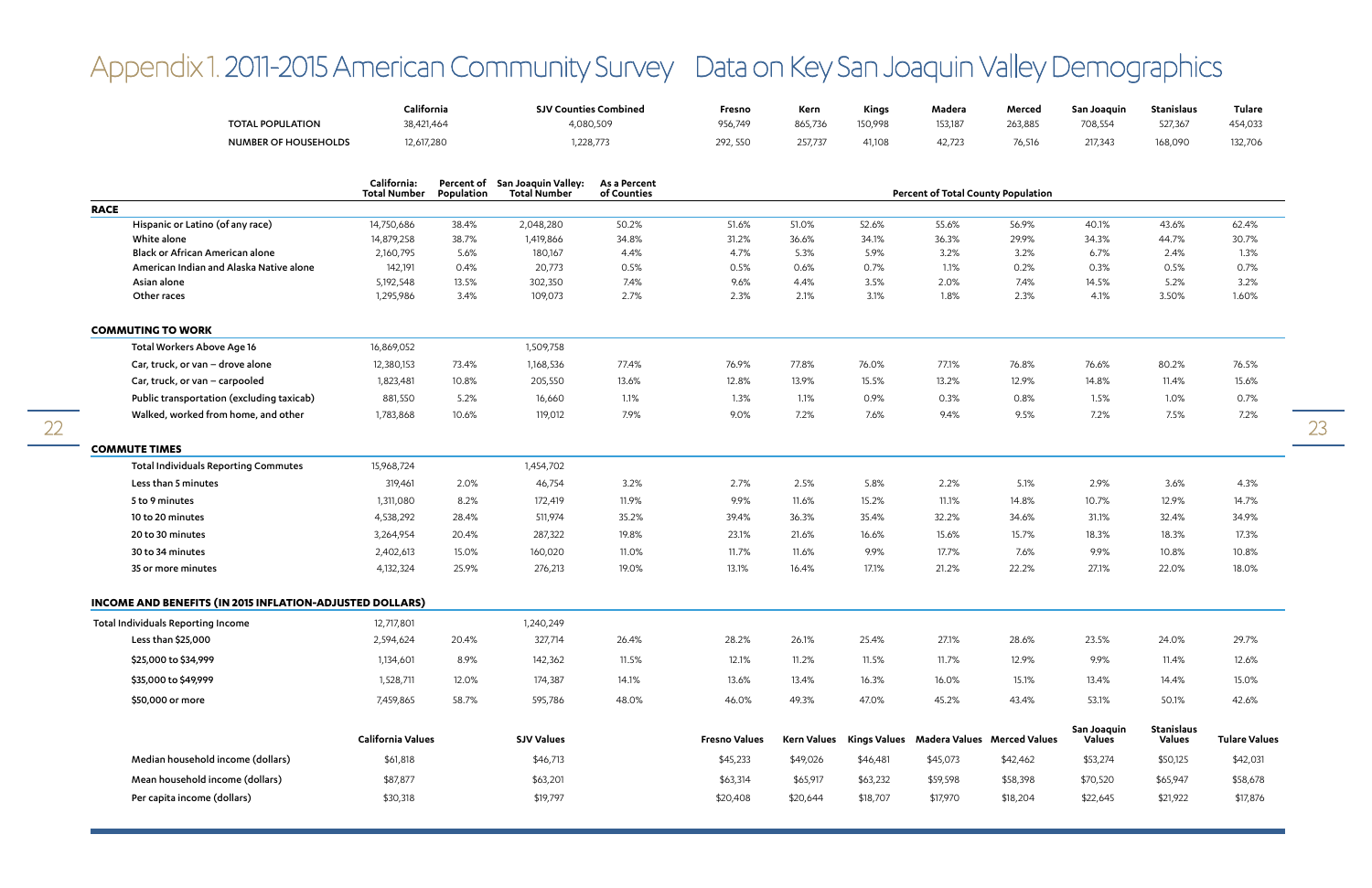## <span id="page-12-0"></span>References

- Alatas, V., Purnamasari, R., Wai-Poi, M., Baner jee, A., Olken, B.A., and Hanna, R. (2016). Self-targeting: Evidence from a Field Experi ment in Indonesia. Journal of Political Econo my 124(2), 371-427. Retrieved from <https://doi.org/10.1086/685299>
- American Lung Association. (2017). State of the Air 2017 (State of the Air). Retrieved from [http://www.lung.org/assets/documents/](http://www.lung.org/assets/documents/healthy-air/state-of-the-air/state-of-the-air-2017.pdf) [healthy-air/state-of-the-air/state-of-the](http://www.lung.org/assets/documents/healthy-air/state-of-the-air/state-of-the-air-2017.pdf)[air-2017.pdf](http://www.lung.org/assets/documents/healthy-air/state-of-the-air/state-of-the-air-2017.pdf)
- Balazs, C., Morello-Frosch, R., Hubbard, A., and Ray, I. (2011). Social Disparities in Nitrate-Contaminated Drinking Water in California's San Joaquin Valley. Environmen tal Health Perspectives, 119(9), 1272–1278. <https://doi.org/10.1289/ehp.1002878>
- Balazs, C. L., and Ray, I. (2014). The Drinking Water Disparities Framework: On the Or igins and Persistence of Inequities in Ex posure. American Journal of Public Health, 104(4), 603–611. [https://doi.org/10.2105/](https://doi.org/10.2105/AJPH.2013.301664) [AJPH.2013.301664](https://doi.org/10.2105/AJPH.2013.301664)
- Blumenberg, E., and Pierce, G. (2012). Auto mobile ownership and travel by the poor: Evidence from the 2009 National Household Travel Survey. Transportation Research Record: Journal of the Transportation Research Board, (2320), 28-36.
- Brugge, D., Durant, J. L., and Rioux, C. (2007). Near-highway pollutants in motor vehicle exhaust: a review of epidemiologic evidence of cardiac and pulmonary health risks. Environ mental Health, 6(1), 23.
- Cackette, T., Wallauch, J., Hedglin, P., and Ford, T. (2012, October). California Smog Check and Vehicle Retirement Programs. Air Re sources Board and Bureau of Automotive Repair.
- CalEPA. (2017). California Climate Investments to Benefit Disadvantaged Communities. Re trieved from [https://calepa.ca.gov/envjustice/](https://calepa.ca.gov/envjustice/ghginvest/) [ghginvest/](https://calepa.ca.gov/envjustice/ghginvest/)
- California Air Resources Board. (2008). The Carl Moyer Program Guidelines, Part IV of IV. Retrieved from [https://www.arb.ca.gov/msprog/](https://www.arb.ca.gov/msprog/moyer/guidelines/cmp_guidelines_part4.pdf) [moyer/guidelines/cmp\\_guidelines\\_part4.pdf](https://www.arb.ca.gov/msprog/moyer/guidelines/cmp_guidelines_part4.pdf)
- California Bureau of Automotive Repair. (2017). Executive Summary Reports and Data. Retrieved from [https://www.bar.ca.gov/](https://www.bar.ca.gov/FormsPubs/Executive_Summary_Reports_and_Data.html) [FormsPubs/Executive\\_Summary\\_Reports\\_](https://www.bar.ca.gov/FormsPubs/Executive_Summary_Reports_and_Data.html) [and\\_Data.html](https://www.bar.ca.gov/FormsPubs/Executive_Summary_Reports_and_Data.html)
- California Department of Transportation. (2013). California Household Travel Survey, 2010- 2013. Retrieved from [http://www.dot.ca.gov/](http://www.dot.ca.gov/hq/tpp/offices/omsp/statewide_travel_analysis/chts.html) [hq/tpp/offices/omsp/statewide\\_travel\\_analy](http://www.dot.ca.gov/hq/tpp/offices/omsp/statewide_travel_analysis/chts.html) [sis/chts.html](http://www.dot.ca.gov/hq/tpp/offices/omsp/statewide_travel_analysis/chts.html)
- California Energy Commission (2017). Summa ry of California Vehicle and Transportation Energy. Retrieved from [http://www.energy.](http://www.energy.ca.gov/almanac/transportation_data/summary.html) [ca.gov/almanac/transportation\\_data/summary.](http://www.energy.ca.gov/almanac/transportation_data/summary.html) [html](http://www.energy.ca.gov/almanac/transportation_data/summary.html)
- California Office of Environmental Health Haz ard Assessment. (2017). CalEnviroScreen 3.0. Retrieved from <u>[https://oehha.ca.gov/calenvi](https://oehha.ca.gov/calenviroscreen/report/calenviroscreen-30)-</u> [roscreen/report/calenviroscreen-30](https://oehha.ca.gov/calenviroscreen/report/calenviroscreen-30)
- Coady, D., Grosh, M.E., and Hoddinott J. (2004). Targeting of transfers in developing countries: Review of lessons and experience. World Bank Publications, 1.
- DeFries, T. (2001). Techniques for Estimating IM240 and FTP Emission Rates from Two-Speed Idle Emissions Concentrations. Prepared for California Bureau of Automotive Repair.
- Descant, S. (2017). Battery-Powered Electric Bus Route in Stockton, Calif., a National First. Retrieved from http://www.govtech.com/fs/ infrastructure/Battery-Powered-Electric-Bus-Route-in-Stockton-Calif-National-First.html
- DeShazo, J. R., Sheldon, T. L., and Carson, R. T. (2017). Designing policy incentives for cleaner technologies: Lessons from California's plugin electric vehicle rebate program. Journal of Environmental Economics and Manage ment, 84, 18-43.
- Dixon, L. and Garber S. (2001). Fighting Air Pollution in Southern California by Scrapping Old Vehicles. Santa Monica, California: RAND Corporation. Retrieved from [https://](https://www.rand.org/pubs/monograph_reports/MR1256.html.) [www.rand.org/pubs/monograph\\_reports/](https://www.rand.org/pubs/monograph_reports/MR1256.html.) [MR1256.html.](https://www.rand.org/pubs/monograph_reports/MR1256.html.)
- Frank, R. (2013). Environmental Justice, Metrics and California's San Joaquin Valley. Le galPlanet. Retrieved from [http://legal-planet.](http://legal-planet.org/2013/04/26/environmental-justice-metrics-californias-san-joaquin-valley/) [org/2013/04/26/environmental-justice-met](http://legal-planet.org/2013/04/26/environmental-justice-metrics-californias-san-joaquin-valley/) [rics-californias-san-joaquin-valley/](http://legal-planet.org/2013/04/26/environmental-justice-metrics-californias-san-joaquin-valley/)
- Goodman-Bacon, A., and McGranahan, L. (2008). How do EITC recipients spend their refunds? Economic Perspectives 32(2).
- Huang, G., and London, J. K. (2012). Cumula tive Environmental Vulnerability and Envi ronmental Justice in California's San Joaquin Valley. International Journal of Environmental Research and Public Health, 9(5), 1593–1608. <https://doi.org/10.3390/ijerph9051593>
- IHS Markit. (2016, November 22). Vehicles Getting Older: Average Age of Light Cars and Trucks in U.S. Rises Again in 2016 to 11.6 Years, IHS Markit Says. IHS Markit. Retrieved from [http://news.ihsmarkit.com/](http://news.ihsmarkit.com/press-release/automotive/vehicles-getting-older-average-age-light-cars-and-trucks-us-rises-again-201) [press-release/automotive/vehicles-getting-old](http://news.ihsmarkit.com/press-release/automotive/vehicles-getting-older-average-age-light-cars-and-trucks-us-rises-again-201) [er-average-age-light-cars-and-trucks-us-rises](http://news.ihsmarkit.com/press-release/automotive/vehicles-getting-older-average-age-light-cars-and-trucks-us-rises-again-201)[again-201](http://news.ihsmarkit.com/press-release/automotive/vehicles-getting-older-average-age-light-cars-and-trucks-us-rises-again-201)
- Karner, A. (2016). Planning for transportation equity in small regions: Towards meaningful performance assessment. Transport Policy, 52(Supplement C), 46–54. [https://doi.](https://doi.org/10.1016/j.tranpol.2016.07.004) [org/10.1016/j.tranpol.2016.07.004](https://doi.org/10.1016/j.tranpol.2016.07.004)
- Karner, A., and London, J. (2014). Rural Com munities and Transportation Equity in Cal ifornia's San Joaquin Valley. Transportation Research Record: Journal of the Transporta tion Research Board, 2452, 90–97. [https://doi.](https://doi.org/10.3141/2452-11) [org/10.3141/2452-11](https://doi.org/10.3141/2452-11)
- Karner, A., Rowangould, D., London, J. (2016). We Can Get There From Here: New Perspectives on Transportation Equity. A White Paper from the National Center for Sustainable Transportation. Retrieved from [https://ncst.](https://ncst.ucdavis.edu/wp-content/uploads/2016/12/NCST_EquityWhitePaper-FINAL.pdf) [ucdavis.edu/wp-content/uploads/2016/12/](https://ncst.ucdavis.edu/wp-content/uploads/2016/12/NCST_EquityWhitePaper-FINAL.pdf) [NCST\\_EquityWhitePaper-FINAL.pdf](https://ncst.ucdavis.edu/wp-content/uploads/2016/12/NCST_EquityWhitePaper-FINAL.pdf)

- Margonelli, L. (2014). Driving Out of the Red With Greener Cars: Policies for Cheaper, Cleaner Auto Transportation in California's Central Valley (Economic Growth Program Policy Paper). New America Foundation. Retrieved from [https://static.newamerica.](https://static.newamerica.org/attachments/4193-driving-out-of-the-red-with-greener-cars-2/Margonelli_GreenCars_NAF2014_1_1.d4b51ec9e172435f87a9a9f2e9744317.pdf) [org/attachments/4193-driving-out-of](https://static.newamerica.org/attachments/4193-driving-out-of-the-red-with-greener-cars-2/Margonelli_GreenCars_NAF2014_1_1.d4b51ec9e172435f87a9a9f2e9744317.pdf)[the-red-with-greener-cars-2/Margonel](https://static.newamerica.org/attachments/4193-driving-out-of-the-red-with-greener-cars-2/Margonelli_GreenCars_NAF2014_1_1.d4b51ec9e172435f87a9a9f2e9744317.pdf) <u>[li\\_GreenCars\\_NAF2014\\_1\\_1.d4b51ec9e](https://static.newamerica.org/attachments/4193-driving-out-of-the-red-with-greener-cars-2/Margonelli_GreenCars_NAF2014_1_1.d4b51ec9e172435f87a9a9f2e9744317.pdf)-</u> [172435f87a9a9f2e9744317.pdf](https://static.newamerica.org/attachments/4193-driving-out-of-the-red-with-greener-cars-2/Margonelli_GreenCars_NAF2014_1_1.d4b51ec9e172435f87a9a9f2e9744317.pdf)
- Max, J. (2011, December 19). Ford Ranger, other cars, cease production in 2012. Retrieved from [http://www.nydailynews.com/autos/](http://www.nydailynews.com/autos/bye-bye-ford-ranger-cars-trucks-2012-article-1.993938) [bye-bye-ford-ranger-cars-trucks-2012-arti](http://www.nydailynews.com/autos/bye-bye-ford-ranger-cars-trucks-2012-article-1.993938) [cle-1.993938](http://www.nydailynews.com/autos/bye-bye-ford-ranger-cars-trucks-2012-article-1.993938)
- Megna, M. (2017, November 15). Uninsured drivers by state. CarInsurance.com. Retrieved from [https://www.carinsurance.com/Articles/](https://www.carinsurance.com/Articles/uninsured-motorist-coverage-state-averages-of-uninsured-drivers.aspx) [uninsured-motorist-coverage-state-averag](https://www.carinsurance.com/Articles/uninsured-motorist-coverage-state-averages-of-uninsured-drivers.aspx) [es-of-uninsured-drivers.aspx](https://www.carinsurance.com/Articles/uninsured-motorist-coverage-state-averages-of-uninsured-drivers.aspx)
- 24 104(4), 603–611. https://doi.org/10.2105/ (2004). Targeting of transfers in developing countries: Review of lessons and experience. 25 again-201 C., Balmes, J., and Ritz, B. (2010). Outdoor air countries: Review of less Meng, Y.-Y., Rull, R. P., Wilhelm, M., Lombardi, pollution and uncontrolled asthma in the San Joaquin Valley, California. Journal of Epide miology and Community Health, 64(2), 142. <https://doi.org/10.1136/jech.2009.083576>
	- Mérel, P., Smith, A., Williams, J., and Wimberg er, E. (2014). Cars on crutches: How much abatement do smog check repairs actually provide? Journal of Environmental Economics and Management, 67(3), 371–395. [https://doi.](https://doi.org/10.1016/j.jeem.2013.12.006) [org/10.1016/j.jeem.2013.12.006](https://doi.org/10.1016/j.jeem.2013.12.006)
	- Mérel, P., and Wimberger, E. (2012). Improv ing air quality in California's San Joaquin Valley: The role of vehicle heterogeneity in optimal emissions abatement. Journal of Environmental Economics and Management, 63(2), 169–186. [https://doi.org/10.1016/j.](https://doi.org/10.1016/j.jeem.2011.10.004) [jeem.2011.10.004](https://doi.org/10.1016/j.jeem.2011.10.004)
	- Padula, A. M., Mortimer, K. M., Tager, I. B., Hammond, S. K., Lurmann, F. W., Yang, W., Stevenson, D.K., Shaw, G. M. (2014). Traffic-related air pollution and risk of preterm birth in the San Joaquin Valley of California. Annals of Epidemiology, 24(12), 888–895.e4. [https://doi.org/10.1016/j.annep](https://doi.org/10.1016/j.annepidem.2014.10.004) [idem.2014.10.004](https://doi.org/10.1016/j.annepidem.2014.10.004)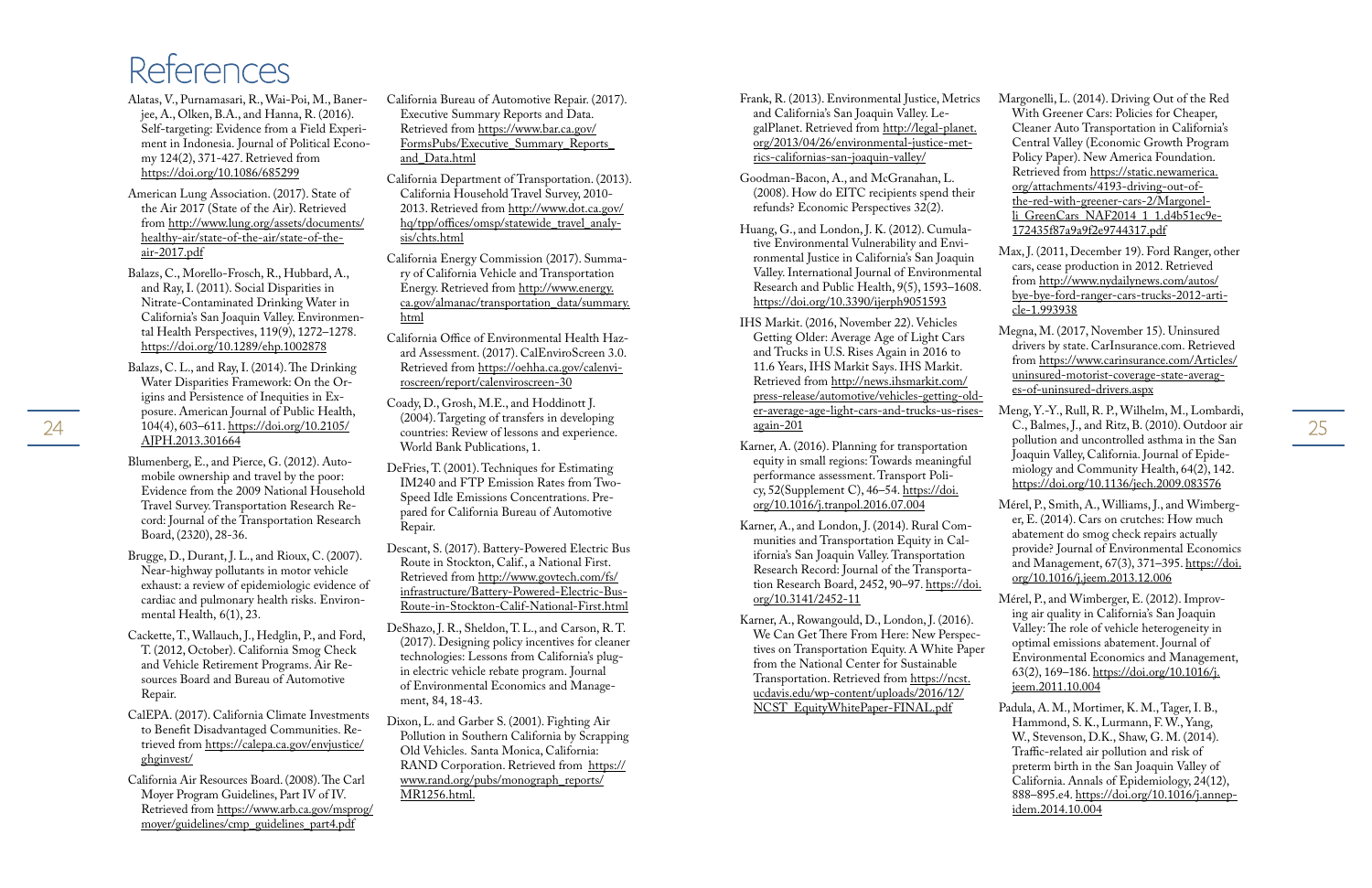- Padula, A. M., Tager, I. B., Carmichael, S. L., Hammond, S. K., Yang, W., Lurmann, F., and Shaw, G. M. (2013). Ambient Air Pollution and Traffic Exposures and Congenital Heart Defects in the San Joaquin Valley of California. Paediatric and Perinatal Epidemiology, 27(4), 329–339. [https://doi.org/10.1111/](https://doi.org/10.1111/ppe.12055) [ppe.12055](https://doi.org/10.1111/ppe.12055)
- Pastor, M., Morello-Frosch, R., and Sadd, J. L. (2005). The Air is Always Cleaner on the Other Side: Race, Space, and Ambient Air Toxics Exposures in California. Journal of Urban Affairs, 27(2), 127-148. [https://doi.](https://doi.org/10.1111/j.0735-2166.2005.00228.x) [org/10.1111/j.0735-2166.2005.00228.x](https://doi.org/10.1111/j.0735-2166.2005.00228.x)
- Pereira, R.H.M., Schwanen, T., and Banister, D. Distributive justice and equity in transportation. Transport Reviews, 37(2), 170-191. [https://doi.org/10.1080/01441647.2016.1257](https://doi.org/10.1080/01441647.2016.1257660) [660](https://doi.org/10.1080/01441647.2016.1257660)
- Pierce, G., and DeShazo, J.R. (2017). Design and Implementation of the Enhanced Fleet Modernization Plus-Up Pilot Program. UCLA Luskin Center for Innovation. Retrieved from [http://innovation.luskin.ucla.edu/sites/default/](http://innovation.luskin.ucla.edu/sites/default/files/Design%20and%20Implementation%20of%20the%20Enhanced%20Fleet%20Modernization%20Plus-Up%20Pilot%20Program.pdf) [files/Design%20and%20Implementation%20](http://innovation.luskin.ucla.edu/sites/default/files/Design%20and%20Implementation%20of%20the%20Enhanced%20Fleet%20Modernization%20Plus-Up%20Pilot%20Program.pdf) [of%20the%20Enhanced%20Fleet%20Mod](http://innovation.luskin.ucla.edu/sites/default/files/Design%20and%20Implementation%20of%20the%20Enhanced%20Fleet%20Modernization%20Plus-Up%20Pilot%20Program.pdf)[ernization%20Plus-Up%20Pilot%20Program.](http://innovation.luskin.ucla.edu/sites/default/files/Design%20and%20Implementation%20of%20the%20Enhanced%20Fleet%20Modernization%20Plus-Up%20Pilot%20Program.pdf) [pdf](http://innovation.luskin.ucla.edu/sites/default/files/Design%20and%20Implementation%20of%20the%20Enhanced%20Fleet%20Modernization%20Plus-Up%20Pilot%20Program.pdf)
- Reese-Preese, P. (2016, April 19). How often does your type of vehicle fail smog tests? See answer here. The Sacramento Bee. Retrieved from [http://www.sacbee.com/site-services/da](http://www.sacbee.com/site-services/databases/article72718117.html)[tabases/article72718117.html](http://www.sacbee.com/site-services/databases/article72718117.html)
- San Joaquin Valley Air Pollution Control District. (2016). About the District. Retrieved from [http://www.valleyair.org/General\\_info/](http://www.valleyair.org/General_info/aboutdist.htm) [aboutdist.htm](http://www.valleyair.org/General_info/aboutdist.htm)
- U.S. Census Bureau. (2017). American Community Survey, 2011-2015 Estimates. Retrieved from [https://factfinder.census.gov/faces/nav/](https://factfinder.census.gov/faces/nav/jsf/pages/programs.xhtml?program=acs) [jsf/pages/programs.xhtml?program=acs](https://factfinder.census.gov/faces/nav/jsf/pages/programs.xhtml?program=acs)
- U.S. EPA. (2017a). EPA Activities for Cleaner Air: Reducing Air Pollution. Retrieved from [https://www.epa.gov/sanjoaquinvalley/epa-ac](https://www.epa.gov/sanjoaquinvalley/epa-activities-cleaner-air#reducing)[tivities-cleaner-air#reducing](https://www.epa.gov/sanjoaquinvalley/epa-activities-cleaner-air#reducing)
- U.S. EPA. (2017b, June). Nonattainment Areas for Criteria Pollutants (Green Book). Retrieved from<https://www.epa.gov/green-book>
- Wheeler, C., Morris, J., and Gordon, K. (2014). No Californian Left Behind: Clean and affordable transportation options for all through vehicle replacement. Next Generation. Retrieved from [http://thenextgeneration.org/](http://thenextgeneration.org/files/No_Californian_Left_Behind_1.pdf) [files/No\\_Californian\\_Left\\_Behind\\_1.pdf](http://thenextgeneration.org/files/No_Californian_Left_Behind_1.pdf)
- Younglove, T., Malcom, C., Durbin, T. D., Smith, M. R., Ayala, A., and Kidd, S. (2004). Unregistration Rates for On-Road Vehicles in California. Bureau of Transportation Statistics: Journal of Transportation and Statistics, 7(23). Retrieved from [https://www.bts.gov/archive/](https://www.bts.gov/archive/publications/journal_of_transportation_and_statistics/volume_07_number_23/paper_01/index) publications/journal\_of\_transportation\_and [statistics/volume\\_07\\_number\\_23/paper\\_01/](https://www.bts.gov/archive/publications/journal_of_transportation_and_statistics/volume_07_number_23/paper_01/index) [index](https://www.bts.gov/archive/publications/journal_of_transportation_and_statistics/volume_07_number_23/paper_01/index)
- Zhang, B. (2017, January 7). The 20 best-selling cars and trucks in America. Retrieved from [http://www.businessinsider.com/best-sell](http://www.businessinsider.com/best-selling-cars-trucks-vehicle-america-2016-2017-1/#20-hyundai-elantra-208319-sold-during-2016-down-138-over-2015-1)[ing-cars-trucks-vehicle-america-2016-2017-](http://www.businessinsider.com/best-selling-cars-trucks-vehicle-america-2016-2017-1/#20-hyundai-elantra-208319-sold-during-2016-down-138-over-2015-1) [1/#20-hyundai-elantra-208319-sold-during-](http://www.businessinsider.com/best-selling-cars-trucks-vehicle-america-2016-2017-1/#20-hyundai-elantra-208319-sold-during-2016-down-138-over-2015-1)[2016-down-138-over-2015-1](http://www.businessinsider.com/best-selling-cars-trucks-vehicle-america-2016-2017-1/#20-hyundai-elantra-208319-sold-during-2016-down-138-over-2015-1)